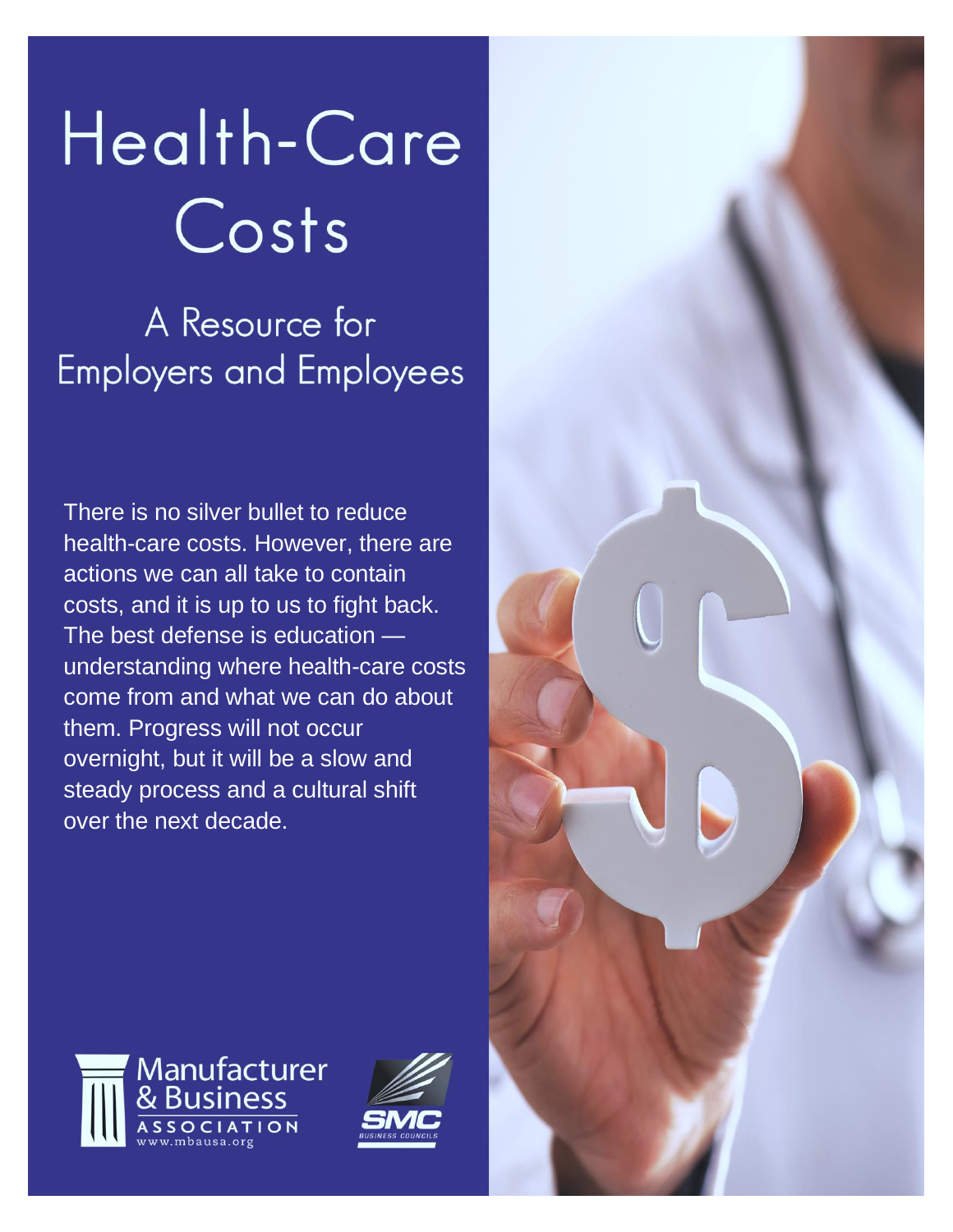# **TABLE OF CONTENTS**

## **Introduction – [Health-Care Costs and What You Can Do](#page-2-0)**

| Resource Links for Consumer Education & Learning About Health Conditions<br>٠         |
|---------------------------------------------------------------------------------------|
| Resource Links for Consumer Education & Shopping for Services<br>٠                    |
| Pennsylvania Health Care Cost Containment Council (PHC4)<br>٠                         |
| CARES Act Expands FSA and HRA Eligible Items                                          |
| Medical Waste and Overtreatment - Use Your Choosing Wisely Wallet Cards!<br>$\bullet$ |
|                                                                                       |
| Resource Links from the Pennsylvania Insurance Department                             |
| Medicare 101<br>٠                                                                     |
| <b>COBRA</b>                                                                          |
| Issue: Integrated Delivery Networks (IDNs)                                            |
| <b>Issue: Telemedicine</b><br>٠                                                       |
| <b>Association Health Plans</b>                                                       |
| IV.                                                                                   |
| End-of-Life Care                                                                      |
| Pennsylvania Advance Health Care Directives and Power of Attorney<br>٠                |
| Issue: Single Payer or Medicare-for-All                                               |
| Alternative, Complementary and Integrative Medicine                                   |
| Preventive Care, Chronic Diseases and Healthiness                                     |
|                                                                                       |
| Emerging Technologies & Innovation                                                    |
| The Job Creators Network (JCN) Personal Health Management Accounts                    |

## **[Acknowledgments](#page-25-0)**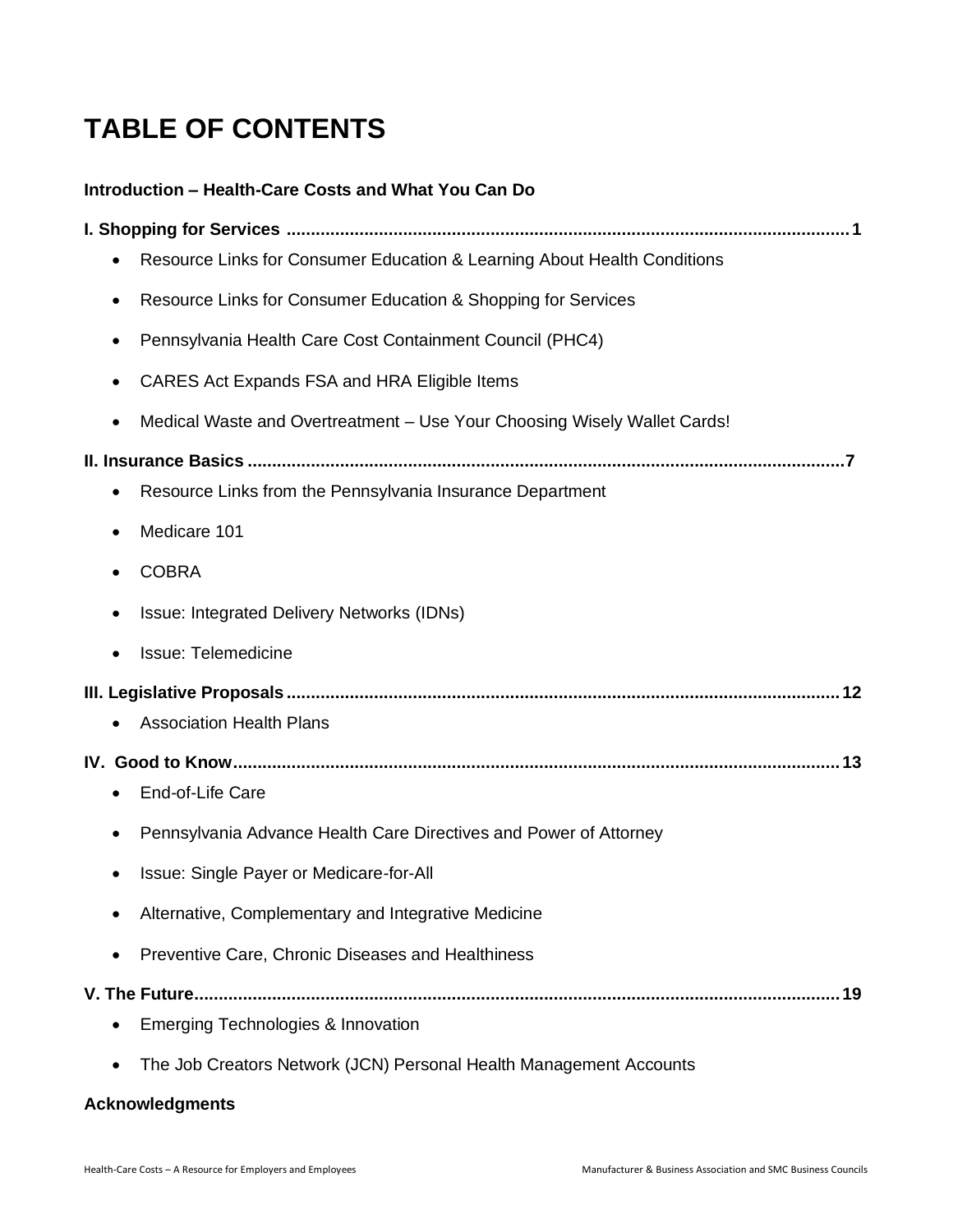# <span id="page-2-0"></span>**Introduction**

## **Health-Care Costs and What You Can Do**

**PROBLEM:** The cost of health insurance is always a top concern for small and medium-sized businesses, and it is not going away. According to the federal government total spending on health care is forecast to increase at least 5.4 percent annually for the next 10 years. As the cost of insurance spirals upward, employers in many cases have no choice but to shift more costs onto their employees and increase the use of high-deductible plans. For the employee, premiums, co-pays, deductibles and out-of-pocket costs may increase. If you do not have a high-deductible plan now, you may have one soon. Consider the facts:

*"Twenty-eight percent of all covered workers and 45 percent of those in small companies have highdeductible plans with a \$2,000 or higher deductible requirement. Both are significant increases from 2009 when 7 percent in all companies and 16 percent of small company workers had \$2,000 deductible requirements."*

*— The Keckley Report, Survey Result: U.S. Employers taking Health Matters into their Own Hands, September 30, 2019*

According to the Internal Revenue Service (IRS), here is what you could pay with a high-deductible health plan (HDHP) for 2021.

- An annual deductible that is not less than \$1,400 for self-only coverage or \$2,800 for family coverage.
- The annual out-of-pocket expenses (deductibles, copayments, and coinsurance but not premiums) do not exceed \$7,000 per person for self-only coverage or \$14,000 for family coverage.

The cost of health care drives insurance premiums. Often, the cost of the premium is all the employer focuses on while the employee focuses on the amount taken out of his paycheck. For some, that is the beginning and the end of their understanding of health-care costs and health insurance premiums.

## **Where does your health insurance premium dollar go?**

"America's Health Insurance Plans (AHIP) tapped research firm Milliman to examine 2014-2016 data gathered from commercial health plans – coverage that people get through their jobs or buy on their own in the individual market – to take a closer look at how the premium dollar is spent:

- 23.2 cents Prescription drugs
- 22.2 cents Doctors
- 20.2 cents All other costs at doctors' offices and clinics
- 16.1 cents Hospital stays
- 4.7 cents Federal, state and local taxes."

— "*Where Does Your Health Care Dollar Go? AHIP Has the Answer," May 22, 2018 Business Wire*

SMC and the MBA calculated 13.5 cents goes to the insurer and of that 2.3 cents is profit. AHIP did not include those figures.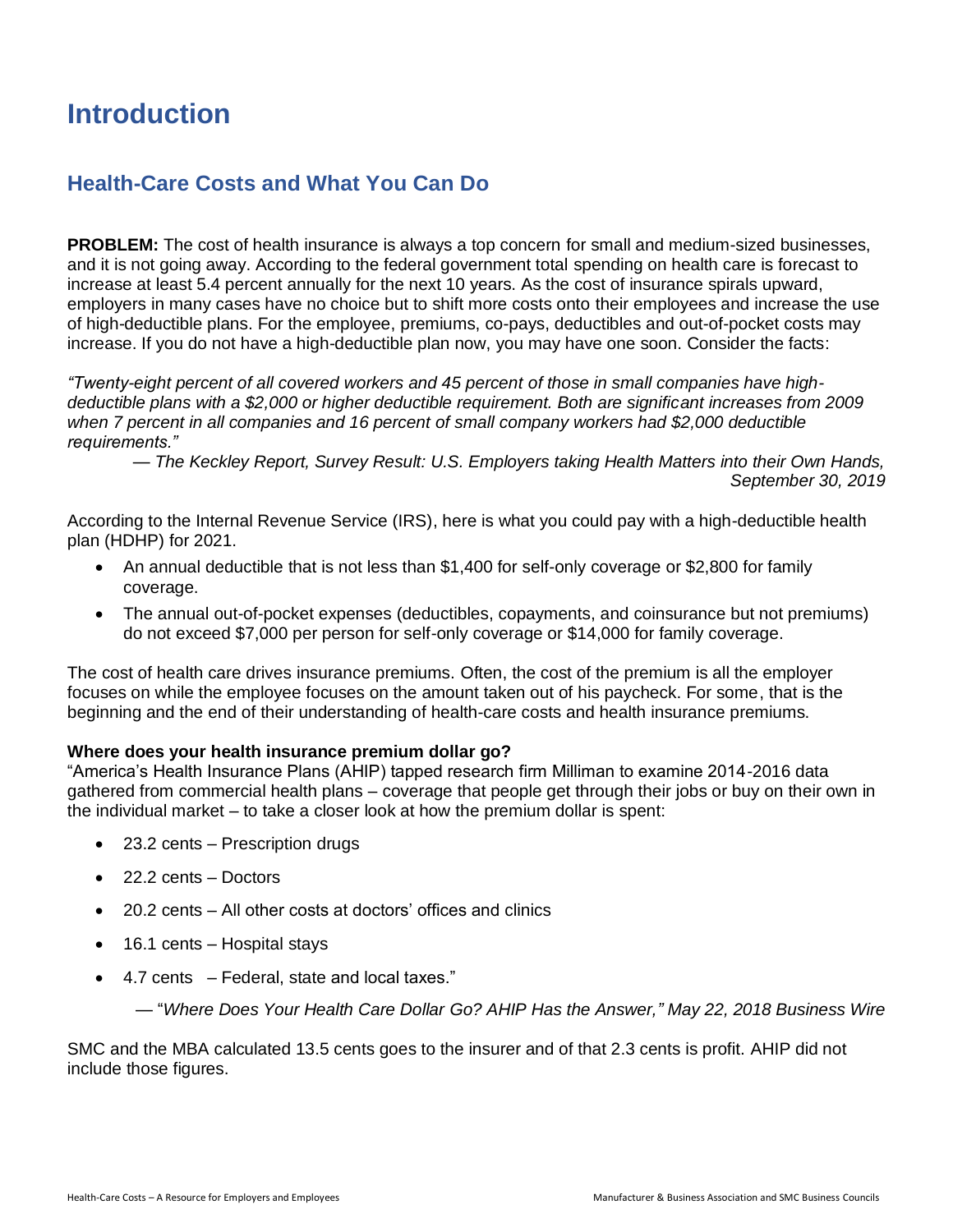**SOLUTION:** There is no silver bullet to contain health-care costs but there are actions we can take. Nothing will happen overnight. It is a cultural shift that will take place slowly over the next decade. Here are the five main drivers of health-care costs:

- 1. Increased utilization due to aging, population growth and social disparities
- 2. Unit prices for drugs, devices, specialty care and hospitals
- 3. Volume-based incentives for providers (meaning the more they do the more they get paid)
- 4. Lack of transparency re: prices, costs, business relationships: and,
- 5. Consumer ignorance and passivity

```
— "Reining in the Costs of Healthcare: Strategic Considerations for Small Businesses,"
Paul Keckley Ph.D., National Small Business Association, March 20, 2019
```
Although employers and employees cannot do much about Nos. 1 - 4, they can act on No. 5. Consumers are ignorant and passive because for years we have been shielded from the true cost of health care by the "third party payer" system, meaning that the insurer pays the bills. That model changes with high-deductible health plans (HDHPs). You pay more of the bill so it is in your best interest to learn where the costs come from and what you can do about them.

The more you know the more you can engage in your own health care. As HDHPs become more common, you will have more decision-making power along with more responsibility and accountability for costs and choices. The best defense is arming yourself with knowledge. There are several key concepts that will make health-care costs easier to understand.

- The health-care marketplace does not operate like other marketplaces. We buy without knowing the price ahead of time.
- More health care is not necessarily better health care. Sometimes more is not needed and can be harmful.
- More expensive health care is not better health care. Cost and quality are not related. When we pay more for a product, we expect a better product, but that does not necessarily apply to health care.

Another key concept is that it is up to us to fight back and challenge health-care costs. All the players in the health-care system, including the federal government, are happy with the status quo because it is a costplus system. Everyone adds on their cut – for drugs, hospitals, insurers and physicians – while small and medium-sized businesses end up bearing an inordinate amount of the costs. The U.S. government pays less than the actual cost of Medicare and Medicaid. Those unpaid costs do not go away. They are shifted onto those in the commercially insured market.

<span id="page-3-0"></span>We must educate ourselves about health-care costs so we can make more effective decisions about our own health and do our part to contain health-care costs.

*Revised December 22, 2020*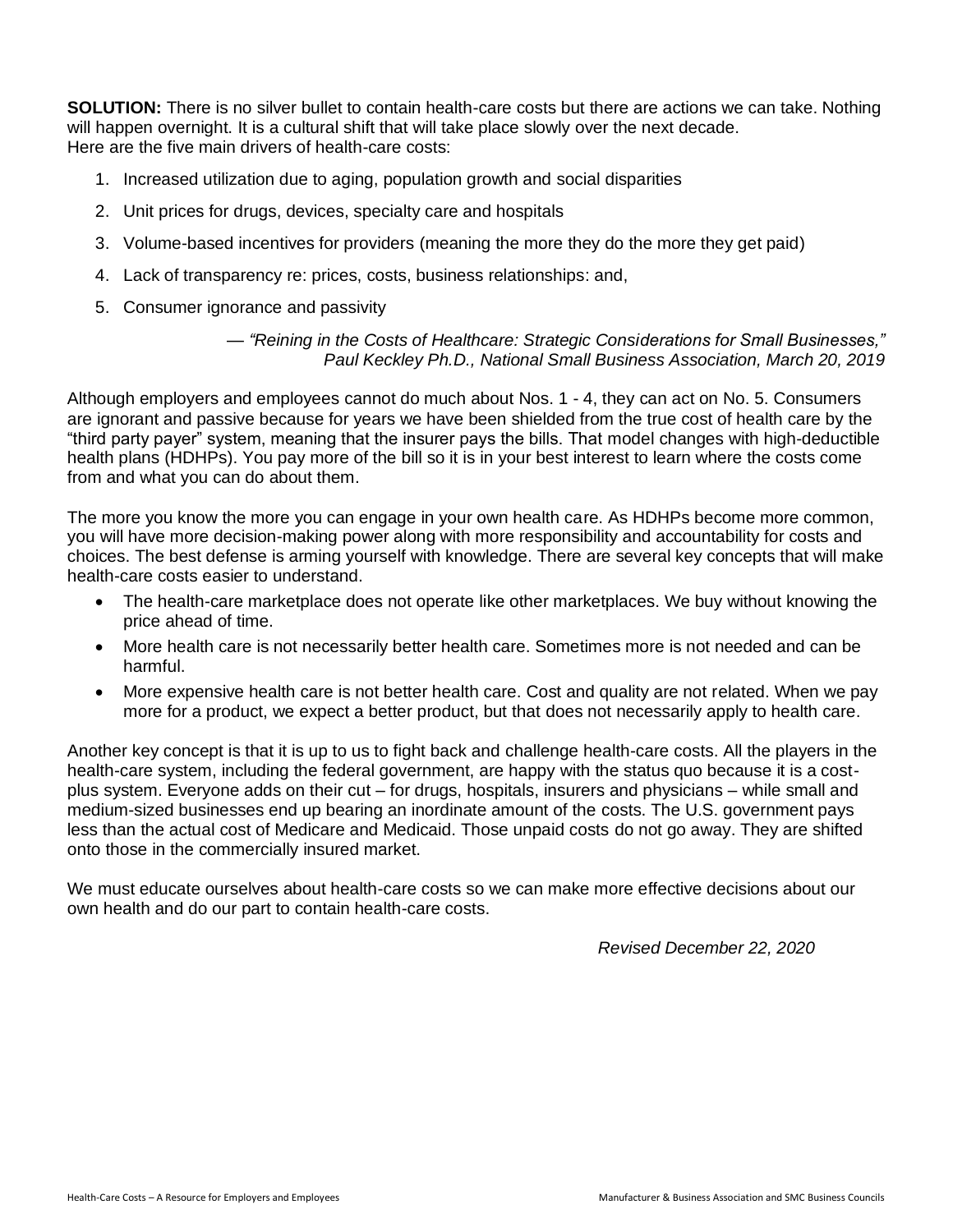# **I. Shopping for Services**

## **RESOURCE LINKS FOR CONSUMER EDUCATION & LEARNING ABOUT HEALTH CONDITIONS**

**Choosing Wisely** is an initiative of the American Board of Internal Medicine. Beginning in 2012, national organizations representing medical specialists have asked their members to *identify tests or procedures commonly used in their field whose necessity should be questioned and discussed*. Their goal is to encourage a national dialogue around avoiding unnecessary medical tests and treatments by promoting conversations between physicians and patients by helping patients choose care that is:

- Supported by evidence
- Not duplicative of other tests or procedures already received
- Free from harm
- Truly necessary

Physicians and consultants alike agree that the Choosing Wisely approach to the problems of overuse, underuse and misuse is important in helping control unnecessary, wasteful and potentially harmful procedures.

The site is easy to use and navigate and has lots of resources for patients and employers. Here is the suggested starting place: *[https://www.choosingwisely.org/.](https://www.choosingwisely.org/)*

> From the Mission tab, click the link **"Things Providers and Patients Should Question."** There, you will find complete lists of recommendations by different medical societies. For example, by clicking the society name The American Society of Family Physicians, you can read about **"Twenty Things Physicians and Patients Should Question."** 

> Next, from the Mission tab, click the link **"Patient-Friendly Materials."**

The materials listed were developed in partnership with medical specialty societies to help patients engage their health-care provider in conversation and empower them to ask questions about what tests and procedures are right for them and what may be unnecessary.

For instance, *<http://www.choosingwisely.org/patient-resources/low-back-pain/>* for "Treating Lower Back Pain" has information about the condition on the website and a PDF download.

## **How Choosing Wisely Helps Employers**

The resources can help employers educate their employees about avoiding overtreatment and how to engage in conversations about appropriate care with their physician. See *[https://www.choosingwisely.org/how-can-i-implement-choosing-wisely-in-my-workplace/.](https://www.choosingwisely.org/how-can-i-implement-choosing-wisely-in-my-workplace/)*

## **Learning More About Health**

These sites are organized differently than Choosing Wisely and make for interesting browsing. Each organization is renowned for their expert care and world-class facilities. Their sites cover symptoms, diseases, conditions, tests and procedures, drugs and supplements, and healthy lifestyles.

- [https://www.hopkinsmedicine.org/health/](https://www.hopkinsmedicine.org/health)
- <https://www.mayoclinic.org/>
- <https://my.clevelandclinic.org/>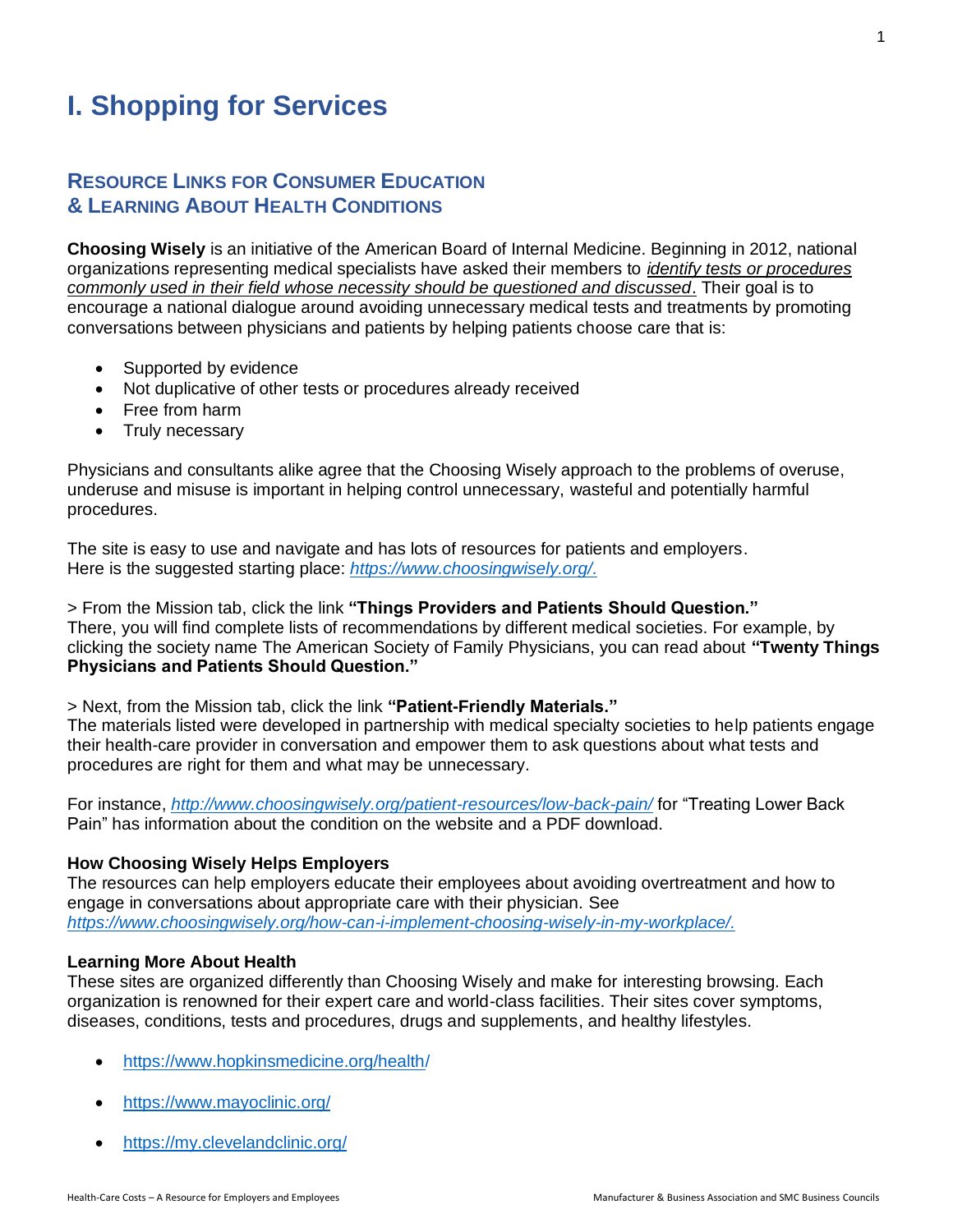## **RESOURCE LINKS FOR CONSUMER EDUCATION & SHOPPING FOR SERVICES**

## **The first step is to check your insurance carrier's website for shopping tools. The tools available vary by carrier.**

**Get the right care at the right time and in the right place.** These services may save you time and cost less at different providers:

- **Blood tests** Consider an independent lab instead of the hospital.
- **Imaging tests,** such as X-rays, CT scan, MRI, ultrasound, or nuclear medicine scan, consider an independent imaging center instead of the hospital.
- **Childbirth**  Consider an independent birthing center instead of the hospital.
- **Surgery that does not require a hospital admission** Consider an Ambulatory Care Surgery Center (ASCs). They provide cost-effective services and a convenient environment that is less stressful than what many hospitals can offer.
	- o **To check on the quality of ASCs** Consider the Leapfrog Group search tool. Hospital ratings can also be checked there at [https://ratings.leapfroggroup.org.](https://ratings.leapfroggroup.org/) The Leapfrog Group is powered by the goal of saving lives by reducing errors, injuries, accidents and infections. They focus on measuring and publicly reporting hospital performance through their annual *Leapfrog Hospital Survey*.
- **Urgent care centers** Consider an urgent care center if you have a non-life-threatening emergency. They treat injuries or illnesses requiring immediate care but not serious enough to require an emergency room visit. Examples include broken bones, sprains, cuts, asthma, dehydration, etc.

#### **OR**

• **Emergency rooms** – Use the emergency room if you have life-threatening symptoms such as difficulty breathing, shortness of breath, chest or upper abdominal pain or pressure, fainting, sudden dizziness etc.

## **OR**

• **New retail clinics** – Some states now have health-care walk-in clinics available inside retail stores. Check your insurance coverage first. Offerings may include primary care, optometry, counseling, audiology, fitness, nutrition, X-ray, dental, lab services and pharmacy all under one roof. They often have pricing lists. Some examples include CVS, Walmart and Walgreens.

#### **Why should you shop for services?**

Studies have found that cost and quality vary significantly (300 percent or more) across hospitals and within hospitals.

**"**The negotiated rates that insurers pay hospitals and other health-care providers often vary widely. In Ohio, the average price of a pregnancy ultrasound in Cleveland was \$522, almost three times the \$183 charged in Canton, Ohio, just 60 miles away, according to a 2016 study in Health Affairs. These negotiated rates are typically closely held secrets, often shielded by contractual gag clauses."

> — *The Wall Street Journal, "Hospitals, Insurers Set to Resist Price Transparency Proposal," Stephanie Armour and Anna Wilde Mathews, March 11, 2019.*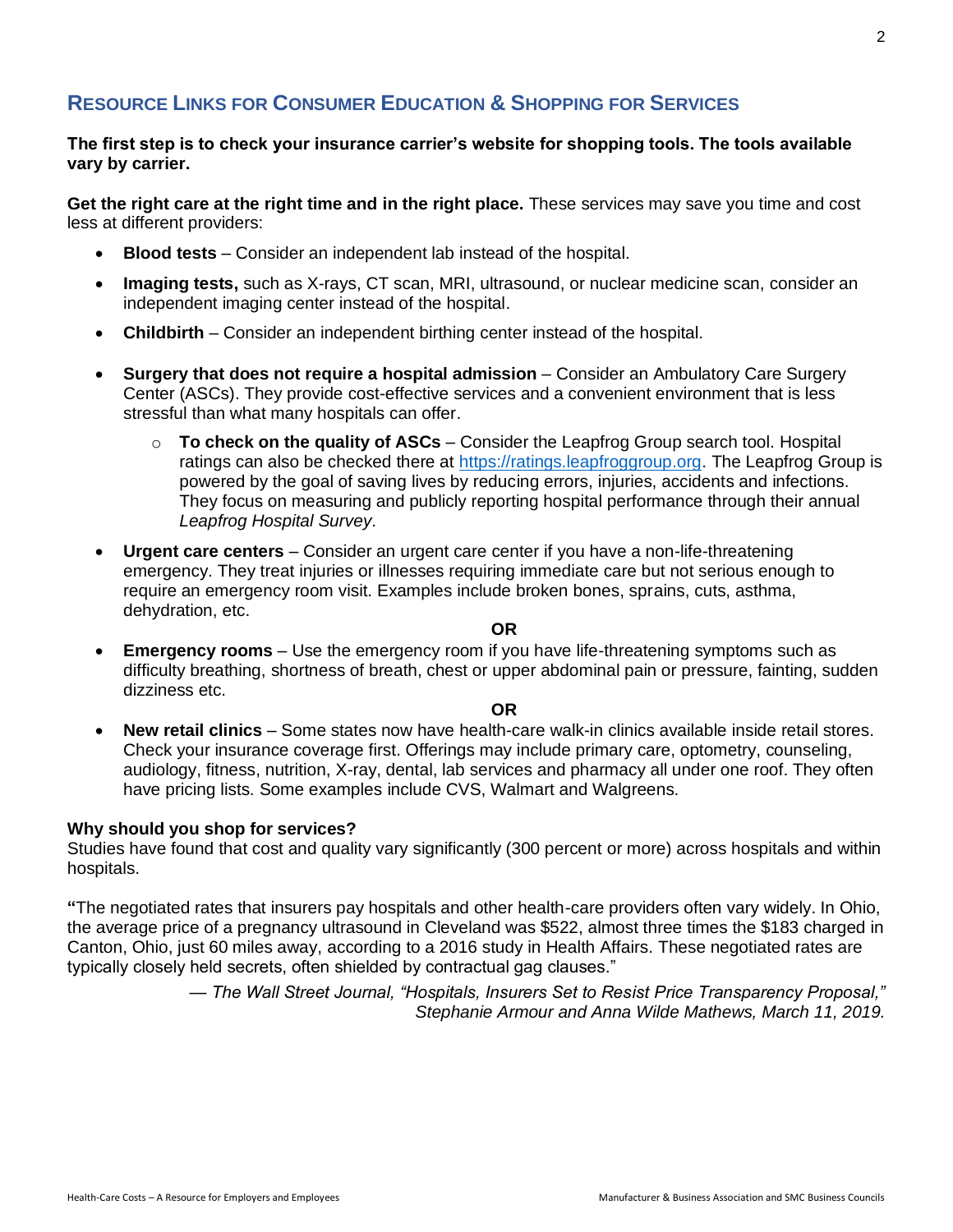## **Shopping for Procedures – HealthCare Bluebook\*\*** at <http://www.healthcarebluebook.com/>

This site has an explanation of transparency and lets you try a free tool that allows you to see the range of pricing for many procedures. For instance, a search based on a Pittsburgh zip code and a bilateral digital screening mammogram resulted in a price range of \$171 to \$903 or higher with a fair price of \$230 including the physician and technician. A phone app is also available. Searches can be done on hospitals, physicians, x-rays and imaging, labs and dental, etc.

A search for a prescription drug, metformin, yielded three prices at three locations. With the free tool, you can search for drug prices that in some cases links to **GoodRX** for discounts. Doctor and facility names are not available with the free tool.

Employers can join for a fee and have access to much more detail.

## **Shopping for Drugs**

## **GoodRX Discount Drug Coupons\*\*** at <http://www.goodrx.com/>

The coupons cannot be combined with health insurance, Medicare or Medicaid, but they can be used in place of insurance for example, when the discounted drug is cheaper than your co-pay.

This site features shopping for prescriptions by store and cost and has coupons for a discounted price. No membership or signup is required. Try entering your existing prescription with number of tablets and milligrams. They claim they can do the following:

- Collect and compare prices for every FDA-approved prescription drug at more than 70,000 U.S. pharmacies.
- Find coupons to use at the pharmacy; and,
- Show the lowest price at each of the pharmacies near you.

*\*\*Note: We would like to hear about your experiences with HealthCare Bluebook and GoodRX. This information was taken from several online sources but not our own experience. Contact [Eileenanderson@smc.org](mailto:Eileenanderson@smc.org)*

**Assistance from pharmaceutical companies –** Patient assistance programs are run by some pharmaceutical companies to provide free medications to people who cannot afford to buy their medicine.

## **Rxassist Patient Assistance Program Center —** [https://www.rxassist.org](https://www.rxassist.org/)

RxAssist helps patients learn about ways to use pharmaceutical company programs and other resources to help reduce medication costs. Explore the Patient Center at https://www.rxassist.org/patients

RxAssist offers a comprehensive database of these patient assistance programs and a FAQ (frequently asked questions).

## **Shopping for Providers – CMS Open Payments Data**

- <https://openpaymentsdata.cms.gov/>
- <https://openpaymentsdata.cms.gov/search/physicians/by-name-and-location> On this site, you can see if your doctor has received any money or gifts from drug companies and equipment makers.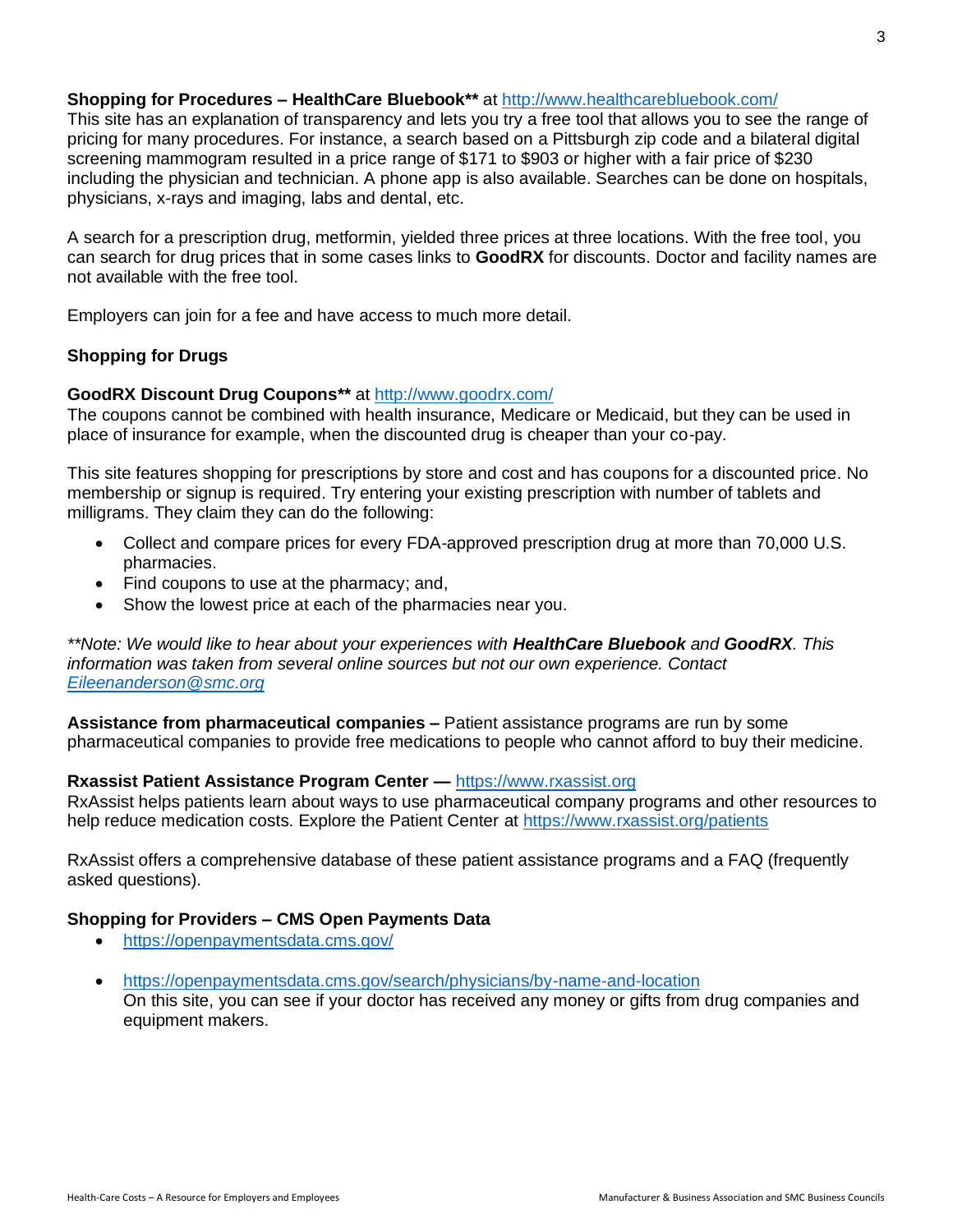## **PENNSYLVANIA HEALTH CARE COST CONTAINMENT COUNCIL (PHC4)**

The Pennsylvania Health Care Cost Containment Council – A trusted independent health care data resource at *[http://www.phc4.org](http://www.phc4.org/)*

## **What is PHC4?**

- PHC4 is an independent state agency charged with collecting data from PA hospitals and ambulatory surgery centers — data that is essential to understanding health-care quality and costs.
- PHC4 is governed by a 25-member board of directors representing business, labor, consumers, health-care providers, insurers and state government.

## **What does PHC4 do?**

- Visitors to PHC4's website download more than 800,000 copies of health-care quality/cost reports each year.
- PHC4 informs the public of important trends in health care. Recent examples include increases in hospitalizations for opioid overdose and substance-related admissions for new mothers and babies.
- PHC4 provides data to state government to meet statutory, regulatory and grant obligations. Last fiscal year alone, PHC4 filled data requests from fellow state agencies valued at \$135,000. PHC4 also provides data to many of PA's top universities to help them pursue critical academic research goals.

## **Why is PHC4 Important? PHC4's Public Reporting Saves Lives and Health-Care Costs**

- PHC4's reporting of opioid overdoses has shed important light on dramatic increases in hospital admissions for overdose of heroin and pain medicine among PA adults, new moms and newborns.
- PHC4's public reporting has been associated with lower mortality rates when compared to other states *(American Journal of Medical Quality, 2008; Medical Care, 2003).* Further analyses estimated that PHC4's public reporting in six treatment categories prevented 1,500 deaths in one year.
- Lehigh University researchers recently found that PHC4's online reporting of heart surgery data led hospitals to commit additional resources to saving more patient lives — and achieved an 8- percent to 10-percent reduction in patient mortality.
- Overall mortality rates in PA hospitals dropped from above to well below national averages between 1998 and 2017. PHC4 estimated a savings of 72,000 lives and \$2.8 billion in hospital charges could be attributed to this trend.
- Between 2012 and 2017, mortality rates in Pennsylvania hospitals decreased significantly in 12 of 15 major illness categories studied in *PHC4's Hospital Performance Report.*
- In part due to PHC4's public reporting, mortality rates for heart bypass patients have dropped more than 50 percent since reporting began in 1992.

## **Shopping on PHC4 website**

Under the Reports Tab, you can link to Common Procedures and see hospital results for knee replacements, hip replacements, spinal fusion and others. Results are organized by hospital and show number of procedures performed, complications and average hospital charge. See [http://www.phc4.org/reports/commonprocedures/18/.](http://www.phc4.org/reports/commonprocedures/18/)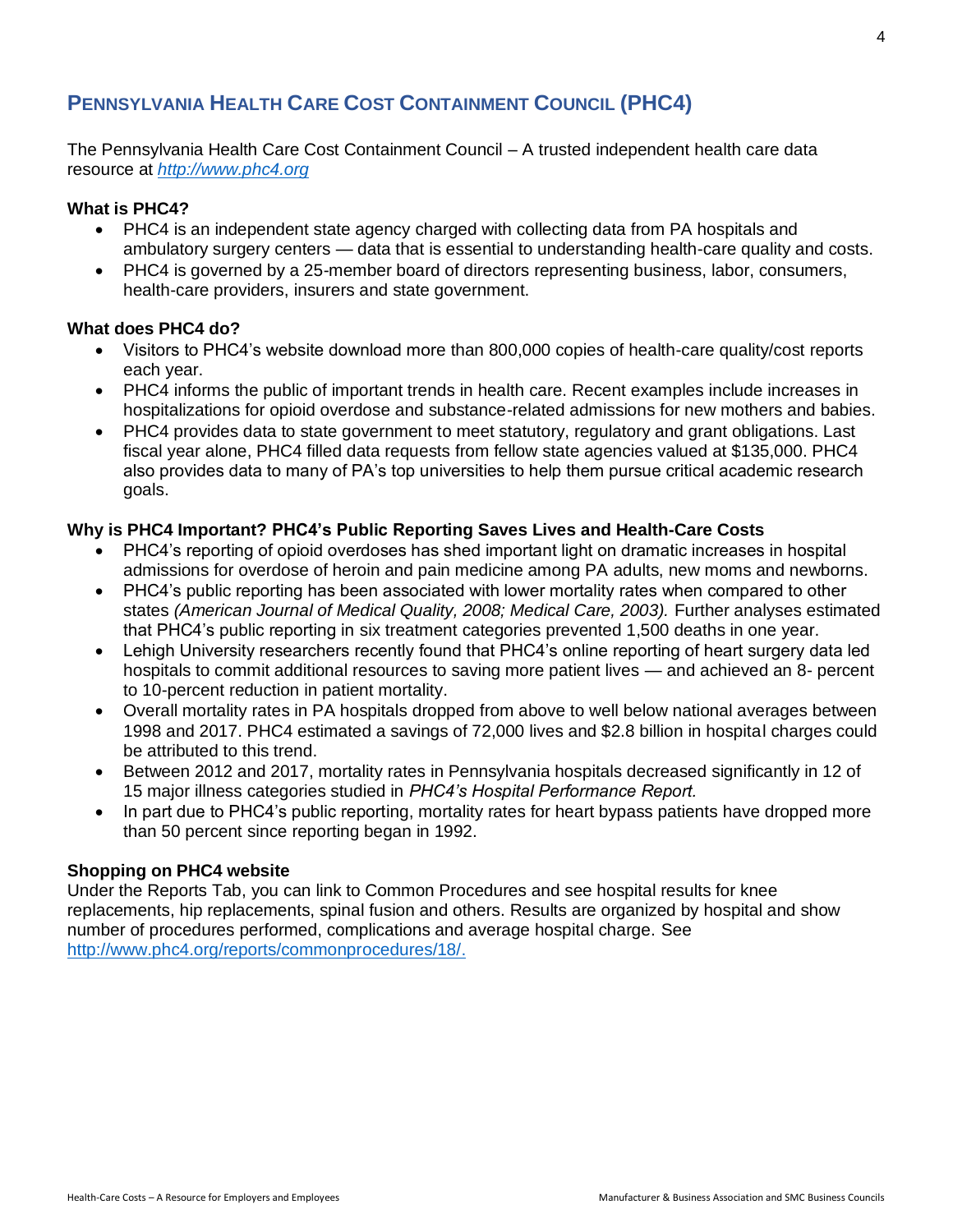## **CARES ACT EXPANDS FSA AND HRA ELIGIBLE ITEMS**

The Coronavirus Aid, Relief, and Economic Security Act (CARES Act) passed by Congress on March 27, 2020 expanded the list of eligible items that can be purchased from medical flexible spending accounts (FSAs) and health reimbursement arrangement accounts (HRAs).

**Over-the-Counter (OTC) Medicines** – Previously, these OTC medicines listed below were only eligible from FSAs and HRAs if a medical provider wrote a prescription.

- Allergy medicine **by a struck of the Callergy medicine** and the contract of the Laxatives
- 
- Antibiotic products <br>• Pain relievers
- 
- Cold/cough/flu medicines <br>• Smoking cessation
- 
- Cough drops/throat lozenges **and the couple of the Cough drops**  $\bullet$  Wart remover treatments
- First aid cream/Neosporin **•** Menstrual care products
- Headache medicines
- 
- Antacids Motion sickness pills
	-
- Anti-diarrhea medicine **Anti-diarrhea medicine Anti-diarrhea medicine Anti-diarrhea medicine Anti-**
	-
- Cold sore remedies **•** Special diaper rash ointment
	-
	-

## **What is an FSA?**

A flexible spending account is a special account you put money into that you use to pay for certain out-ofpocket health care costs. You do not pay taxes on this money. This means you will save an amount equal to the taxes you would have paid on the money you set aside. Employers may make contributions to your FSA, but it is not a requirement.

**Possible Employee Disadvantage**: The IRS places a limit on how much of the unused funds can be rolled over into the next year. Any unused funds over the limit disappear.

## **What is an HRA?**

A health reimbursement arrangement is an employer-funded account that helps employees pay for qualified medical expenses not covered by their health plans. Your employer sets aside a fixed amount of money in your HRA each year for you to use. Only your employer can put money into your HRA unlike other health spending accounts. The money is available to you at the beginning of the year and, based on your employer's plan, unused funds may roll over into the next year.

**Special Note**: The amount of funds set aside is controlled by the employer and is not tax-deductible for the employee.

## **What is an HSA?**

A health savings account (HSA) is a medical savings account available to those enrolled in certain, qualified high-deductible health plans. The funds contributed to the HSA are not subject to federal income tax at the time of deposit. Unlike the FSA, HSA funds roll over and accumulate year to year. HSAs are owned by the individual, which differentiates them from company owned HRAs.

**Employee Advantage:** The employee owns the account and the funds.

For a more complete explanation, click **[https://www.sbam.org/wp-content/uploads/2020/05/Kushner-Brochure-0719.pdf.](https://www.sbam.org/wp-content/uploads/2020/05/Kushner-Brochure-0719.pdf)**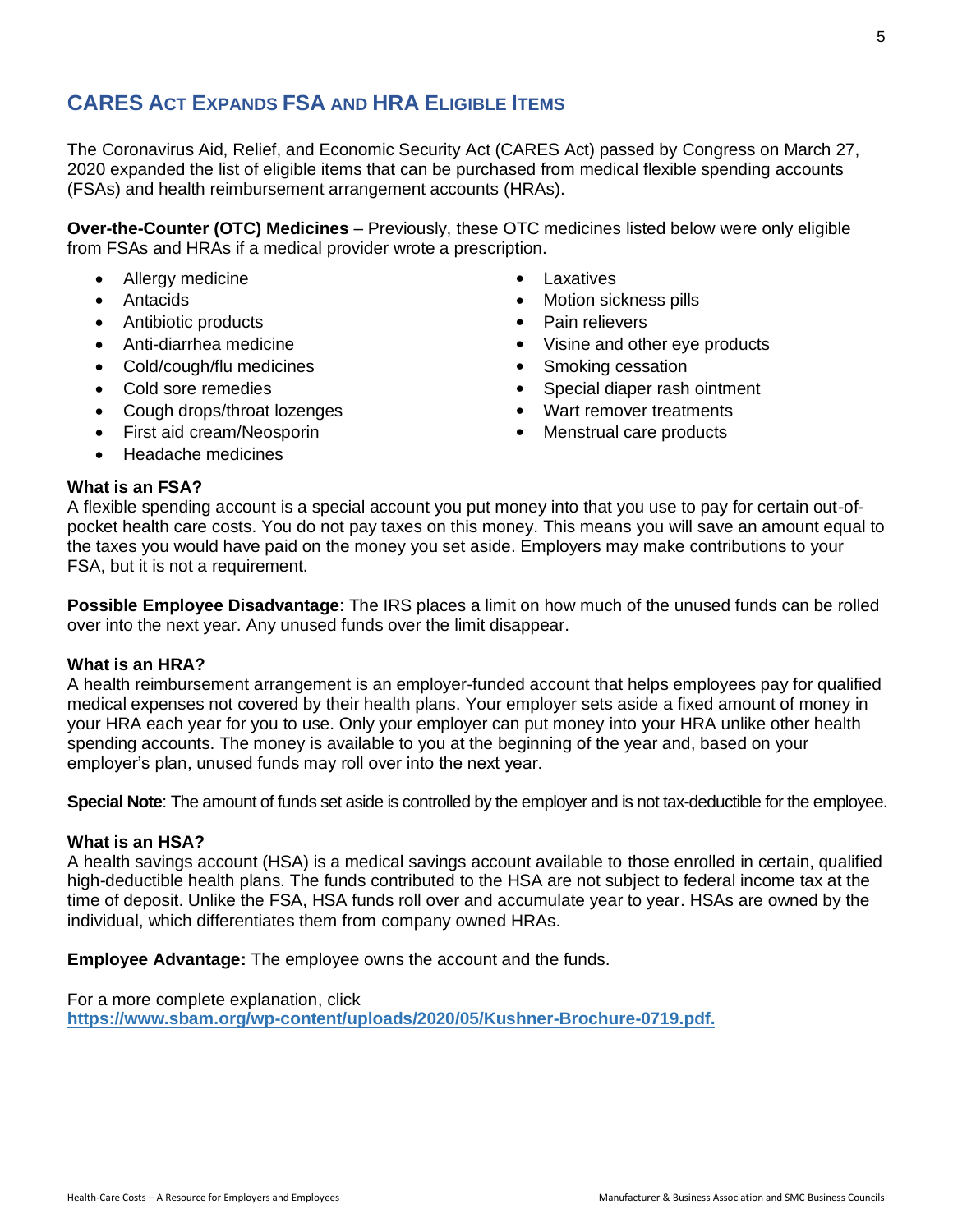## **MEDICAL WASTE AND OVERTREATMENT – USE YOUR CHOOSING WISELY WALLET CARDS!**

#### **What is medical waste?**

Health care is big business in the United States, with costs approaching 18 percent of the country's gross domestic product (GDP). But a new review of estimates published in the *Journal of American Medicine Network* from October 7, 2019 found that nearly \$1 trillion of annual spending can be considered medical waste! *— "Waste in the U.S. Health Care System, Estimated Costs and Potential for Savings,"*

*William H. Shrank, MD, MSHS1,<https://jamanetwork.com/journals/jama/article-abstract/2752664>*

Another article estimated waste between \$760 billion and \$935 billion, which is about 25 percent of the \$3.8 trillion in total U.S. spending on health care in 2019. The authors reviewed 71 estimates from 54 publications, government reports and other sources written between 2012 and 2019 to calculate their estimates. See the link below for a very clear breakdown of forms of medical waste.

— "*New Study Estimates U.S. health-Care Waste Costs Nearly \$1 Trillion Each Year," Keith A Reynolds, October 9, 2019*

*[https://www.medicaleconomics.com/view/new-study-estimates-us-healthcare-waste-costs-nearly-1-trillion](https://www.medicaleconomics.com/view/new-study-estimates-us-healthcare-waste-costs-nearly-1-trillion-each-year)[each-year](https://www.medicaleconomics.com/view/new-study-estimates-us-healthcare-waste-costs-nearly-1-trillion-each-year)*

## **What is overtreatment?**

"From duplicate blood tests to unnecessary knee replacements, millions of Americans undergo screenings, scans and treatments that offer little or no benefit every year. Doctors have estimated that 21 percent of medical care is unnecessary — a problem that costs the health-care system at least \$210 billion a year. Such "overtreatment" is not just expensive. It can harm patients."

*— Kaiser Health News, September 27/2018, KHN Conversation on Overtreatment [https://khn.org/news/khn-conversation-on](https://khn.org/news/khn-conversation-on-overtreatment/#:~:text=Doctors%20have%20estimated%20that%2021,It%20can%20harm%20patients)[overtreatment/#:~:text=Doctors%20have%20estimated%20that%2021,](https://khn.org/news/khn-conversation-on-overtreatment/#:~:text=Doctors%20have%20estimated%20that%2021,It%20can%20harm%20patients)*It%20can%20harm%20patients.

"Over 80 percent of surveyed physicians cited fear of malpractice as the top reason for medical overuse… . The majority of the physicians who responded to the survey said they believed that at least 15 to 30 percent of medical care is not needed… . Breaking down the types of unnecessary medical care, survey respondents reported that **22 percent of prescription medications, 24.9 percent of medical tests, 11.1 percent of procedures and 20.6 percent of overall medical care delivered is unnecessary.**"

— **"***Unneeded Medical Care is Common and Driven by Fear of Malpractice, Physician Survey Concludes, Patient Demand and Profit Motives Also Factor In," Johns Hopkins Medicine, News and Publications, September 6, 2017*

*[https://www.hopkinsmedicine.org/news/media/releases/unneeded\\_medical\\_care\\_is\\_common\\_and\\_driven\\_](https://www.hopkinsmedicine.org/news/media/releases/unneeded_medical_care_is_common_and_driven_by_fear_of_malpractice_physician_survey_concludes) [by\\_fear\\_of\\_malpractice\\_physician\\_survey\\_concludes](https://www.hopkinsmedicine.org/news/media/releases/unneeded_medical_care_is_common_and_driven_by_fear_of_malpractice_physician_survey_concludes)*

"Professional societies and other health-care organizations have focused on campaigns to address the unnecessary medical care issue. Initiatives such as **Choosing Wisely…** focus on reducing unneeded tests and procedures and are endorsed by multiple physician societies and have increased awareness of appropriateness in testing and treatment." — <https://www.choosingwisely.org/>

**What can the consumer/patient do?** This is an area where the consumer/patient can take action. Carry a **Choosing Wisely** card in your wallet and use it. Download a card here and become an informed consumer by asking your provider these five questions.

See [https://www.choosingwisely.org/wp-content/uploads/2018/03/5-Questions-Wallet-Card\\_3.5x2-Eng.pdf.](https://www.choosingwisely.org/wp-content/uploads/2018/03/5-Questions-Wallet-Card_3.5x2-Eng.pdf)

## **Five questions to ask your doctor before you get any test, treatment, or procedure**

- 1. Do I really need this test or procedure?
- 2. What are the risks and side effects?
- 3. Are there simpler, safer options?
- 4. What happens if I do not do anything?
- 5. How much does it cost, and will my insurance pay for it?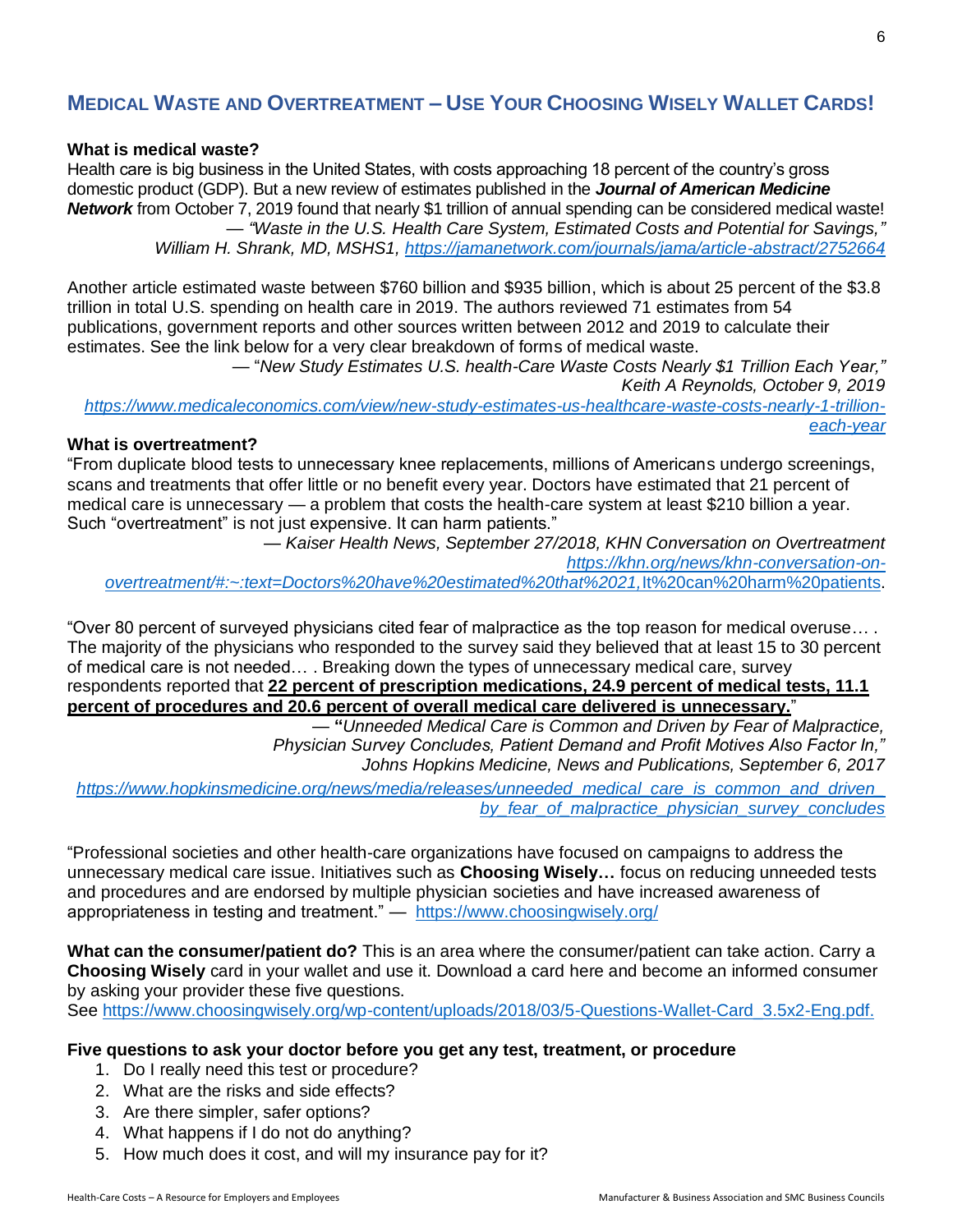# <span id="page-10-0"></span>**II. Insurance Basics**

## **RESOURCE LINKS FROM THE PENNSYLVANIA INSURANCE DEPARTMENT**

## **What is the Pennsylvania Insurance Department (PID)?**

The Pennsylvania Insurance Department, [https://www.insurance.pa.gov,](https://www.insurance.pa.gov/) is a Cabinet-level agency and its main functions include:

- Auditing insurance companies' finances
- Issuing licenses to insurance industry individuals and companies
- Regulating insurance policies and rates
- Assisting consumers through education and complaint mediation.

## **Find an overall view of health insurance here:**

<https://www.insurance.pa.gov/Coverage/Pages/Health-Insurance.aspx>

The PID has a clear discussion of health insurance coverage and surrounding information such as how to buy it for those of working age, older adults and children. There is also information about Pennsylvania's Medical Assistance (Medicaid) program, special enrollment periods, health insurance rates, information for employers, how health insurance works, and Pennsylvania's health insurance exchange.

## **The PID has an excellent health insurance glossary:**

<https://www.insurance.pa.gov/Coverage/Documents/Health/Health%20Insurance%20Glossary.pdf>

Here are several important terms:

- Co-insurance
- Co-pay
- Deductible
- Formulary
- Health savings account (HSA)
- High-deductible health plan
- In-network provider
- Out-of-network provider
- Out-of-pocket maximum
- Premium
- Preventive care services
- Primary care provider (PCP)
- Qualified health plan (QHP)

The PID also has resources to help consumers understand their health insurance. The Health Insurance Literacy Section has 12 short videos, which make the subjects lively and engaging and cover key elements:

- Health-Care Costs You Should Know
- Prescription Drugs
- What is an EOB?

## See [www.insurance.pa.gov/literacy.](http://www.insurance.pa.gov/literacy)

The PID also has a series of videos to help consumers and advocates understand what benefits they are entitled to for mental health and substance use disorder treatment: See [www.insurance.pa.gov/parity.](http://www.insurance.pa.gov/parity)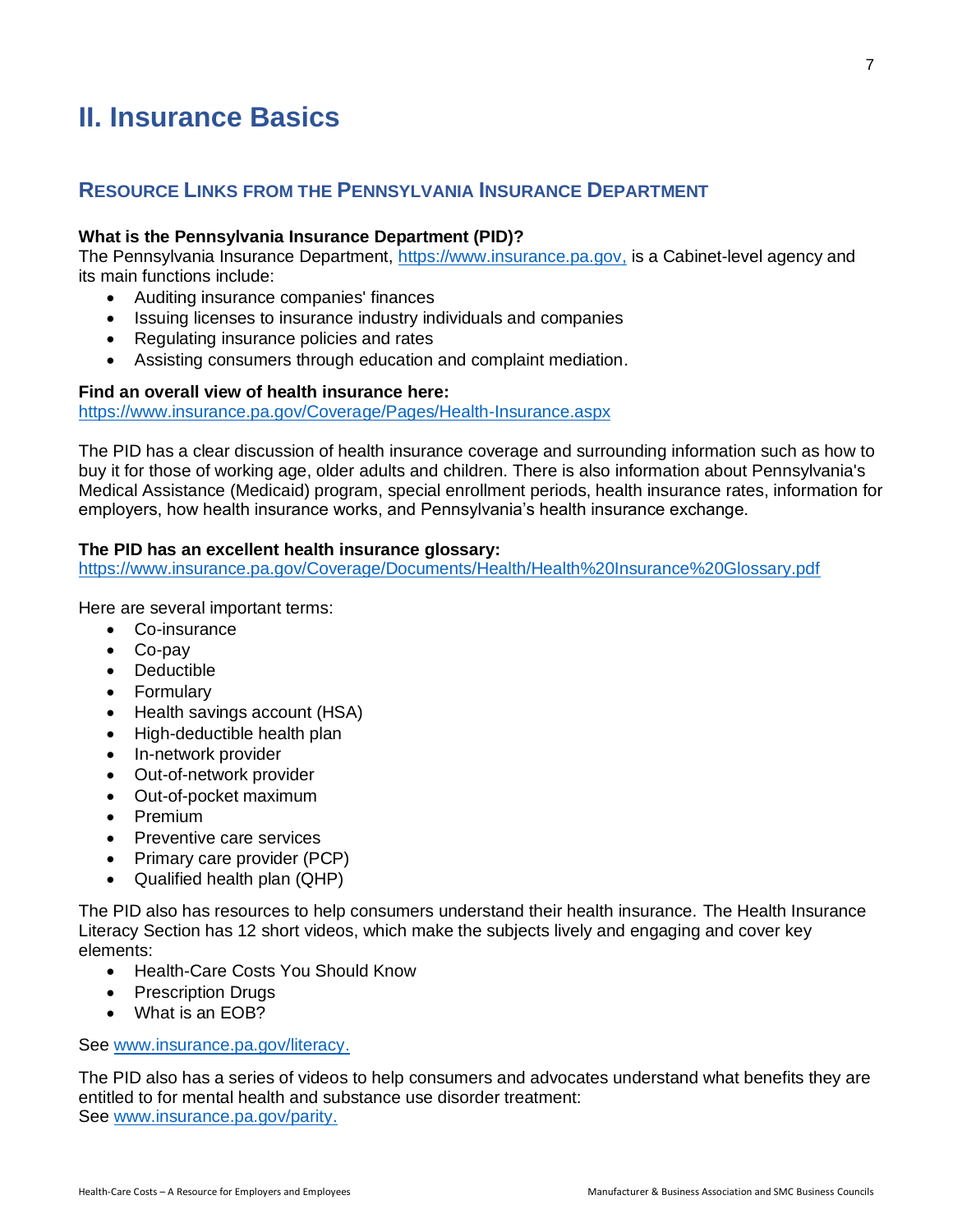## **MEDICARE 101**

**Eligibility:** Generally speaking, it is the first of the month in which you turn age 65. If you are younger than 65 and on Social Security or Railroad Retirement Board disability benefits, eligibility starts after you have received benefits for 24 months. *Medicare may be very complicated for employers and employees. For more detailed information related to your specific situation, contact Medicare or your insurance agent.*

Failure to enroll in Medicare when someone is eligible will result in penalties unless certain circumstances exist.

Employers should understand when Medicare is primary and when it is secondary. Please check with your agent for more information.

When someone turns 65, they have an "initial enrollment period" during which they can enroll in Medicare Part A and/or Part B and D. For those who continue to work beyond age 65 this is important. Everyone needs to "register" for Part A (hospitalization) during this initial enrollment period at age 65. It does not cost anything additional since this coverage was paid for from one's Medicare taxes while working. This coverage then becomes secondary (depending on the size of the employer group) while the individual is still working and covered by their employer's plan.

Employees – Before you select a Medicare advantage plan, make sure that you select a primary care provider (PCP) in your network. Even if they are in the network, check to see if they routinely visit your hospital of choice or if they rotate with other PCPs and only visit your hospital of choice once per month.

## **MEDICARE Parts**

**Part A:** Hospitalization — in most cases this has already been paid by taxes during your earning years. **Part B:** Medical and surgical — premium paid to Medicare is based on household income.

**Part D:** Prescriptions — coverage may be purchased from insurance carriers; Supplement (Medigap) policies may also be added; and

**Part C**: Medicare Advantage plans cover Parts A & B and generally include Part D coverage plus may provide extra benefits (see chart below).

## **MEDICARE supplement (MEDIGAP) VS MEDICARE Advantage (Part C)**

The information below may differ in some respects in states other than Pennsylvania.

|                                             | Medigap                                     | <b>Medicare Advantage</b> |
|---------------------------------------------|---------------------------------------------|---------------------------|
|                                             |                                             |                           |
| <b>Multiple plan designs</b>                | <b>YES</b>                                  | <b>YES</b>                |
| <b>Provider network</b>                     | Generally, no, use any licensed<br>provider | <b>YES</b>                |
| <b>Medicare-required</b><br>preventive care | Covered at no cost                          | Covered at no cost        |
| <b>Cover Parts A &amp; B of Medicare</b>    | YES, in concert with Medicare               | YES, in place of Medicare |
| <b>Prescription coverage</b><br>(Part D)    | Need separate plan                          | Generally included        |
| <b>Coverage outside the US</b>              | Limited                                     | Included                  |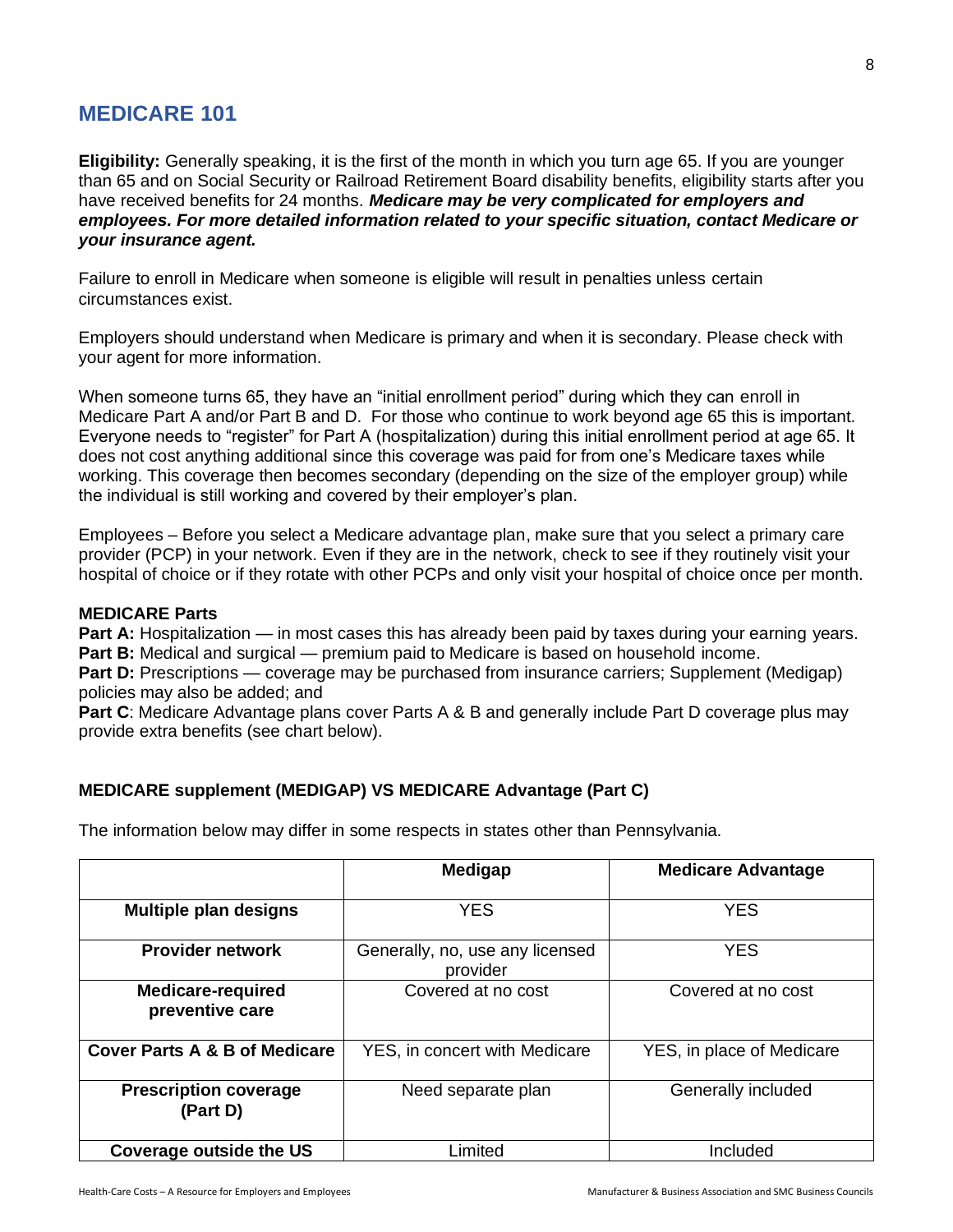| <b>Eligibility to purchase</b>          | Initial enrollment period without<br>underwriting, after that it may be<br>underwritten, and coverage may<br>be denied or rate surcharged | Initial enrollment period or<br>annual enrollment period, no<br>underwriting |
|-----------------------------------------|-------------------------------------------------------------------------------------------------------------------------------------------|------------------------------------------------------------------------------|
| Vision, dental, and hearing<br>benefits | Generally, no                                                                                                                             | Included in some plans                                                       |
| <b>Fitness center benefit</b>           | Generally, no                                                                                                                             | Included                                                                     |

## **COBRA**

As a rule, COBRA is a federal program that mandates most companies with employee medical benefits must make those benefits available to a covered employee who leaves of their own accord or via a furlough. Those companies with 20 or more full-time eligible employees are subject to the law. The company has a 30-day window to make the benefit and cost of the plan available to the former employee and any covered dependents, each receiving his/her own letter of eligibility. The former employer is under no obligation to pay for any of the continuing cost, and an administrative fee may be charged if the COBRA coverage is elected. The former employee is given 45 days to accept or reject the offer of continuing coverage, and to pay the full premium retroactive to the date of coverage termination. That allows for no lapse in coverage.

Prior to the introduction of the Affordable Care Act (ACA), COBRA was generally the only way someone with medical issues could be assured of having coverage. The downside to the COBRA recipient is that they must pay the full premium with no employer contribution. As a result, COBRA is often only elected by those with medical conditions. The ACA provides another alternative for individuals, as it is a guaranteed issue program — as long as the former employee enrolls for coverage within 63 days of his or her employment termination. This is referred to as a Special Enrollment Period and is critically important. If someone fails to enroll during this period, he or she will not be able to enroll until January 1 following the next open enrollment period of November 1 through December 15.

In Pennsylvania, a Mini-COBRA plan was signed into law in 2009 to cover businesses in the two to 19 employee category. The Insurance Department website has a template that was posted for companies to use in notifying terminated employees of their rights to continue coverage.

Federal COBRA benefits can be maintained for up to 18 months (there are some exceptions for additional time). The State Mini-COBRA can be maintained for up to 9 months (some exceptions are available for an extended time).

It is important to understand that the COBRA plan will follow the employer plan. In other words, the employee will be enrolling in the same plan they had through their employer. This means that if an employer changes their benefit plan at renewal, the COBRA plan will also reflect those changes (i.e. carrier, deductible, copays, etc.). Some who are offered COBRA may elect to enroll under an ACA plan, as it would provide them with the opportunity to change carriers or benefit plan designs that better meet their specific needs. The COBRA option could be advantageous to those who have already contributed toward a plan year deductible, or for those who would experience a higher rate or lower benefits in the individual market.

*Those considering COBRA should also review their ACA options by visiting [www.healthcare.gov](http://www.healthcare.gov/) or by speaking with a local agent who writes individual health plans. The employer's current broker may also offer coverage in the individual market.*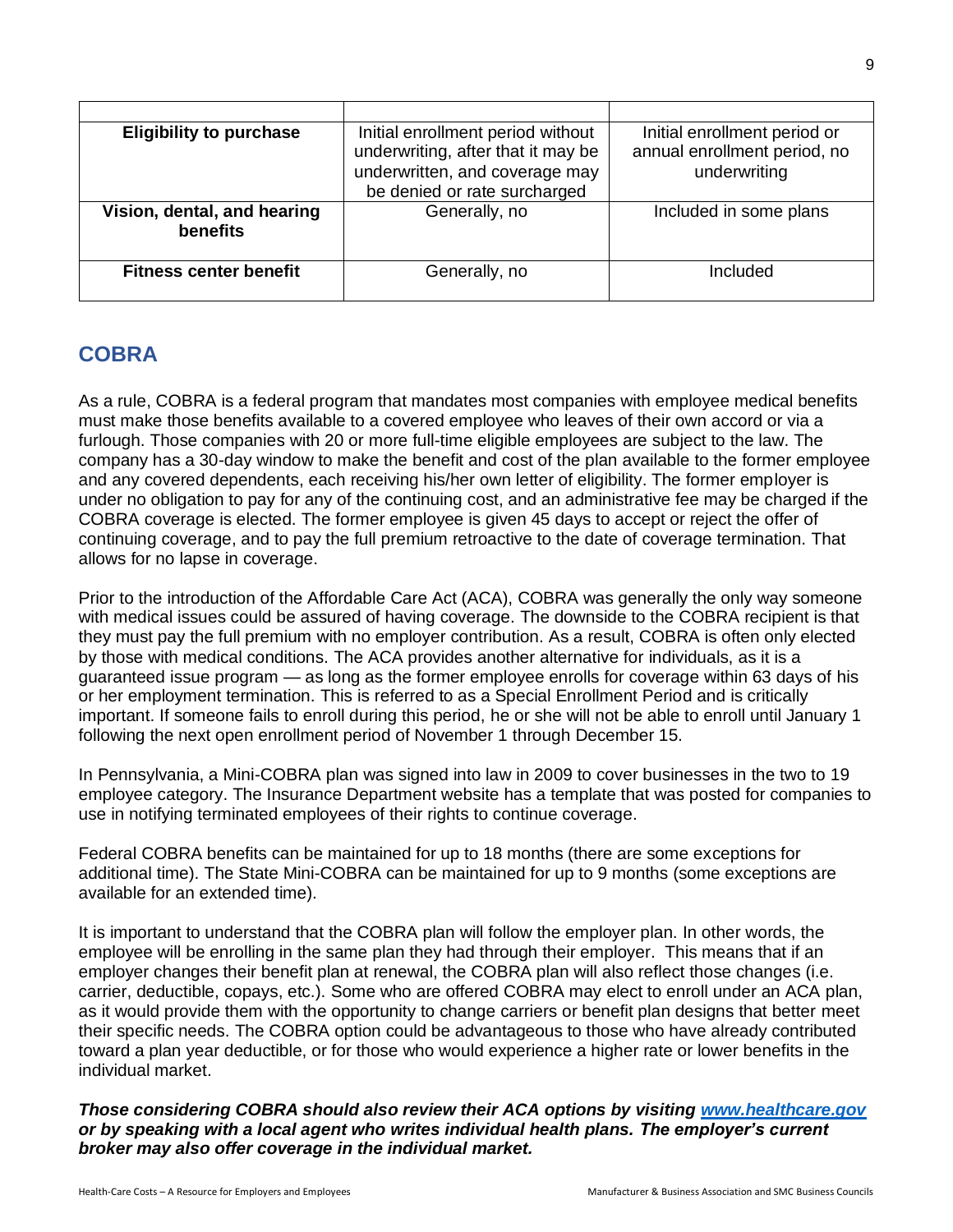*It is important for employers to remain compliant with COBRA regulations to avoid fines levied by the IRS that can be significant.*

*COBRA also applies in the event of the death of the employee, termination for other than misconduct, reduction in hours, divorce, or legal separation, if one becomes entitled to Medicare, and if their child ceases to be considered a dependent.* 

## **ISSUE: INTEGRATED DELIVERY NETWORKS (IDNs)**

## **What is an Integrated Delivery Network (IDN)?**

IDNs generally consist of hospitals, physicians, clinics, etc. with the primary focus being the continuum of health care, from cradle to grave. By maintaining this holistic approach, it is believed that the IDN will be able to improve the quality of care and control costs. Many IDNs take this one step further by also offering their own branded health insurance product, competing directly with traditional health insurers. IDNs may also be referred to as Integrated Delivery Systems (IDS).

IDNs in western and central PA include UPMC - University of Pittsburgh Medical Center/UPMC Health Plan; Allegheny Health Network/Highmark, Inc.; and, Geisinger Health System/Geisinger Health Plan.

## **Why do we need to know about IDNs?**

It is important for the consumer/patient to understand that many new insurance plans have narrow networks of providers because IDNs use their own providers.

#### **PROS:**

- IDNs can establish standards of care (protocols) for providers to follow that should result in better outcomes (and lower costs) including:
	- o Reduced re-admissions,
	- o Fewer infections; and,
	- $\circ$  Some hospitals realizing that there are certain procedures that they should not do.
- IDNs strive to make sure that they have a provider base that will allow a patient to receive preventable care, acute care, and everything in between, with patient records being readily available for all providers to access.
- IDNs, as an insurance carrier, compete directly with other insurance carriers to create a more competitive market, which should ultimately result in more affordable premiums.

## **CONS:**

- IDNs may be perceived as having a conflict of interest if they are both the insurance carrier and the provider (i.e. challenging the ordering of unnecessary procedures such as tests).
- IDNs may offer benefit plans that require very narrow provider networks that are made up of providers owned and managed by the IDNs.
- IDNs may result in seeing patients steered from smaller, low-cost community hospitals to larger, higher-cost facilities owned and managed by the IDN, which could result in higher reimbursements (higher costs to the insurance carrier).
- Physicians are leaning toward selling their practices to IDNs to get out of "office practice management" to focus strictly on medicine, but this is also resulting in a change in how they practice medicine.
- IDNs have not always resulted in a reduction of health-care costs.
- IDNs sometimes result in a shift of services being offered in a community-based setting to that of a larger regional facility. This is not usually more convenient for the patient.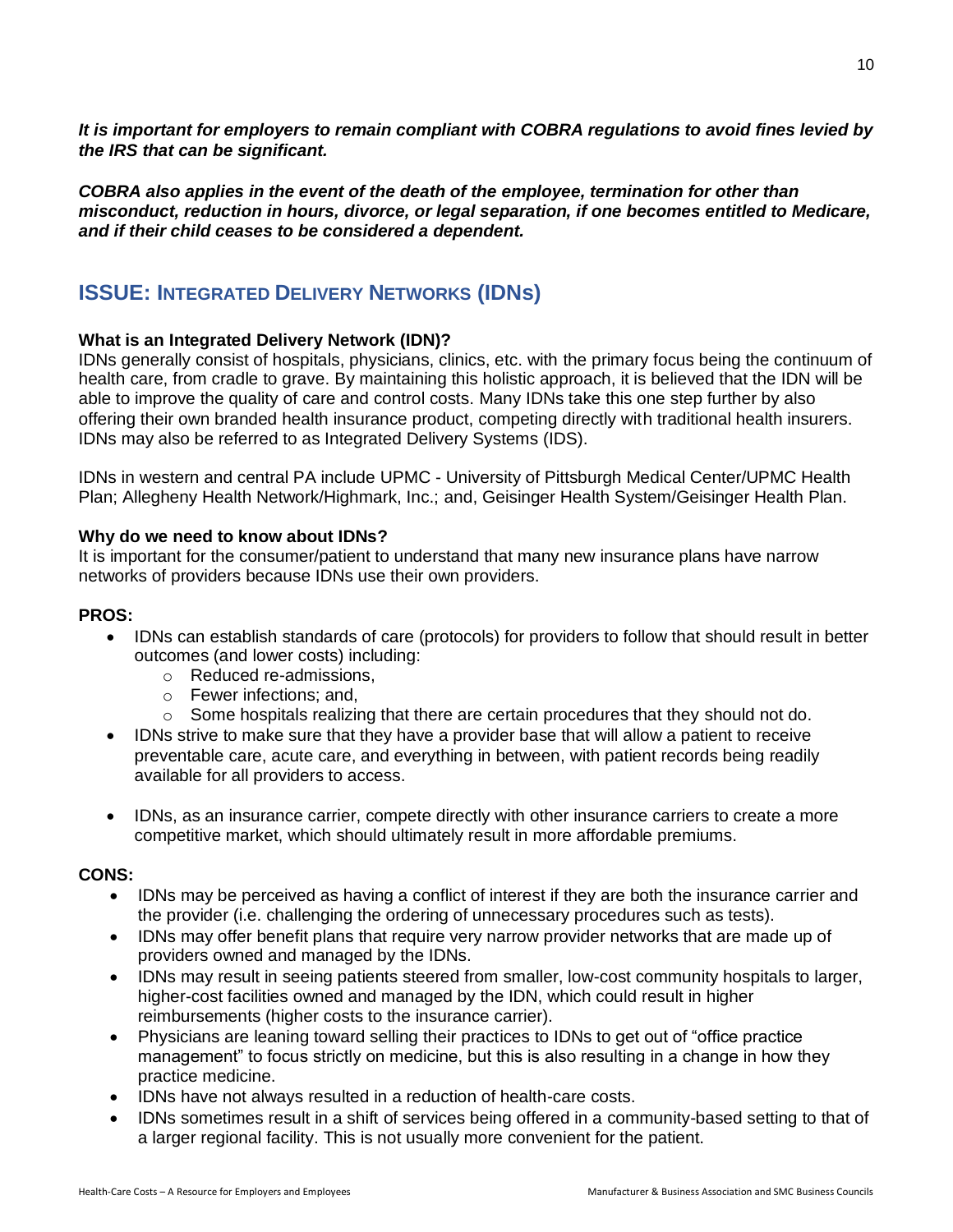## **What is still needed?**

The jury is still out as to the level of success that IDNs have had in the overall reduction in health-care costs.

## **ISSUE: TELEMEDICINE**

## *MYTH # 1 – Telemedicine is very limited in what it can offer to consumers.*

**FACT:** Through the use of electronic communications and software, clinical services are provided to patients without the need for an in-person visit. Telemedicine is frequently used for follow-up visits, managing chronic conditions, managing medications, specialist consultation, and a host of other clinical services that can be provided remotely via secure audio and video connections. Telemedicine offers a host of benefits:

- Less time away from work.
- No travel expenses or time.
- Able to avoid inclement weather.
- Available for "after hours" care (when PCP office is closed).
- Less interference with child or elder care responsibilities.
- Able to avoid long waits for scheduling appointments (i.e. dermatologist).
- Privacy: and,
- **No exposure to other potentially contagious patients.**

## *MYTH # 2 – Telemedicine is appropriate for emergencies as it can provide quicker help.*

**FACT:** Telemedicine *is not* appropriate for a true emergency! Any situation that requires immediate hands-on care should be handled in person by a trained medical professional. This would include situations like heart attack/stroke, lacerations with heavy bleeding, allergic reactions where breathing is becoming difficult and broken bones.

## *MYTH # 3 – I can accomplish the same by using the internet to research my health conditions.*

**FACT:** Telemedicine provides far more than Internet services like WebMD, which is good for providing general information (i.e. symptoms). Telemedicine allows you to actually discuss your symptoms/issues with a health-care provider in real time. They can then diagnosis your condition, discuss treatment options, and even issue prescriptions, if needed.

## **POINTS TO CONSIDER:**

- More insurance companies have incorporated Telemedicine benefits into their plans, often times with a lower copay than an in-person doctor's visit.
- Telemedicine reduces health-care costs for both the consumer and the insurance carrier. The average telemedicine visit costs \$79, the average doctor's visit costs \$149, and the average Emergency Room visit costs \$1,734. (2019 insurance carrier webinars)
- <span id="page-14-0"></span>• Smart phones can be used to send pictures for providers to review (i.e., rash on skin for dermatologist to evaluate).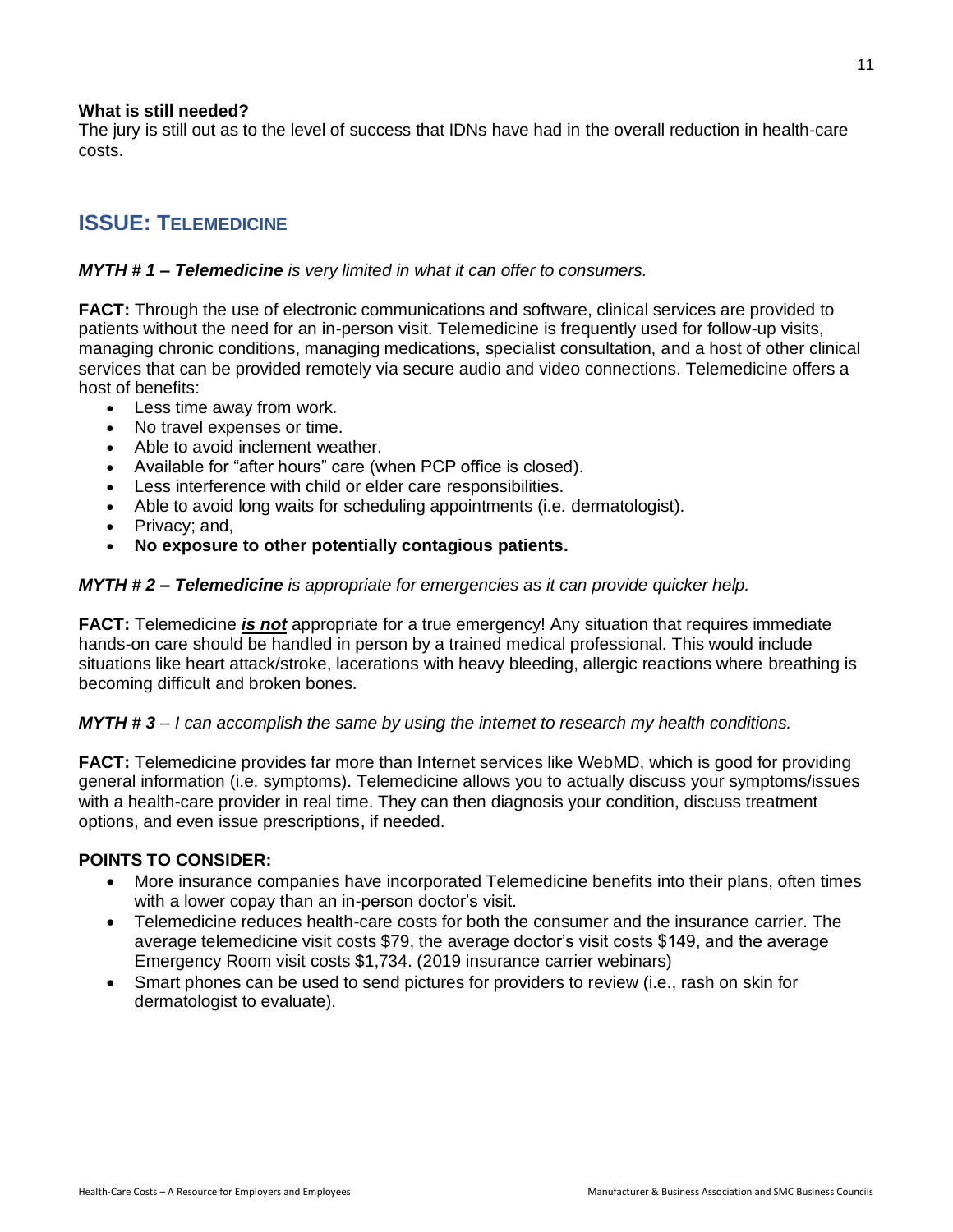# **III. Legislative Proposals**

## **ASSOCIATION HEALTH PLANS**

## **How do Association Health Plans work?**

- Association health plans (AHPs) are group health plans that employer groups and associations offer to provide health coverage for employees.
- AHPs allow small employers to band together to purchase the types of coverage that are available to large employers. This spreads out risk to create less expensive plans.

## **Cost Savings**

- Health insurance has remained one of the highest costs of doing business for employers. As well intentioned as the drafters of the Affordable Care Act (ACA) were, we cannot ignore that in the first five years after AHPs were discontinued, 25 percent of small businesses providing health insurance were no longer financially able to provide this benefit and that number has grown. Small employers account for a substantial share of U.S. employees making up 47.5 percent of the country's total employee workforce.
- In a recent report, health-care research firm Avalere has projected that association health plan premiums will have significant savings advantages over alternative insurance options. They predicted that association plan premiums will be "between \$1,900 to \$4,100 lower than the yearly premiums in the small group market and \$8,700 to \$10,800 lower than the yearly premiums in the individual market by 2022."
- In January 2019, the non-partisan Congressional Budget Office (CBO) analyzed the effects of AHPs. It was determined, once implemented, 20 percent (roughly 1 million people nationally) of those enrolled in health insurance coverage under an AHP will be newly insured for the first time. Most importantly, the CBO estimates premiums for AHPs will be roughly 30-percent lower than the premiums employers and their employees currently pay under the "small group market."
- Currently, 30 states allow for AHPs in some form.

## **Legislation**

- PA House Bill 555 and PA Senate Bill 235 would provide employees of small businesses similar health insurance options employees of larger businesses enjoy. Simply put, this legislation would allow businesses with less than 50 employees to aggregate together to form an AHP and purchase health insurance on the large group market the same way businesses with 51+ employees currently do.
- <span id="page-15-0"></span>• On June 19, 2018, the U.S. Department of Labor (DOL) expanded access to affordable health coverage options for America's small businesses and their employees through AHPs, as a result of President Donald J. Trump's Executive Order "Promoting [Healthcare Choice and Competition](https://www.whitehouse.gov/presidential-actions/presidential-executive-order-promoting-healthcare-choice-competition-across-united-states/)  [Across the United States."](https://www.whitehouse.gov/presidential-actions/presidential-executive-order-promoting-healthcare-choice-competition-across-united-states/)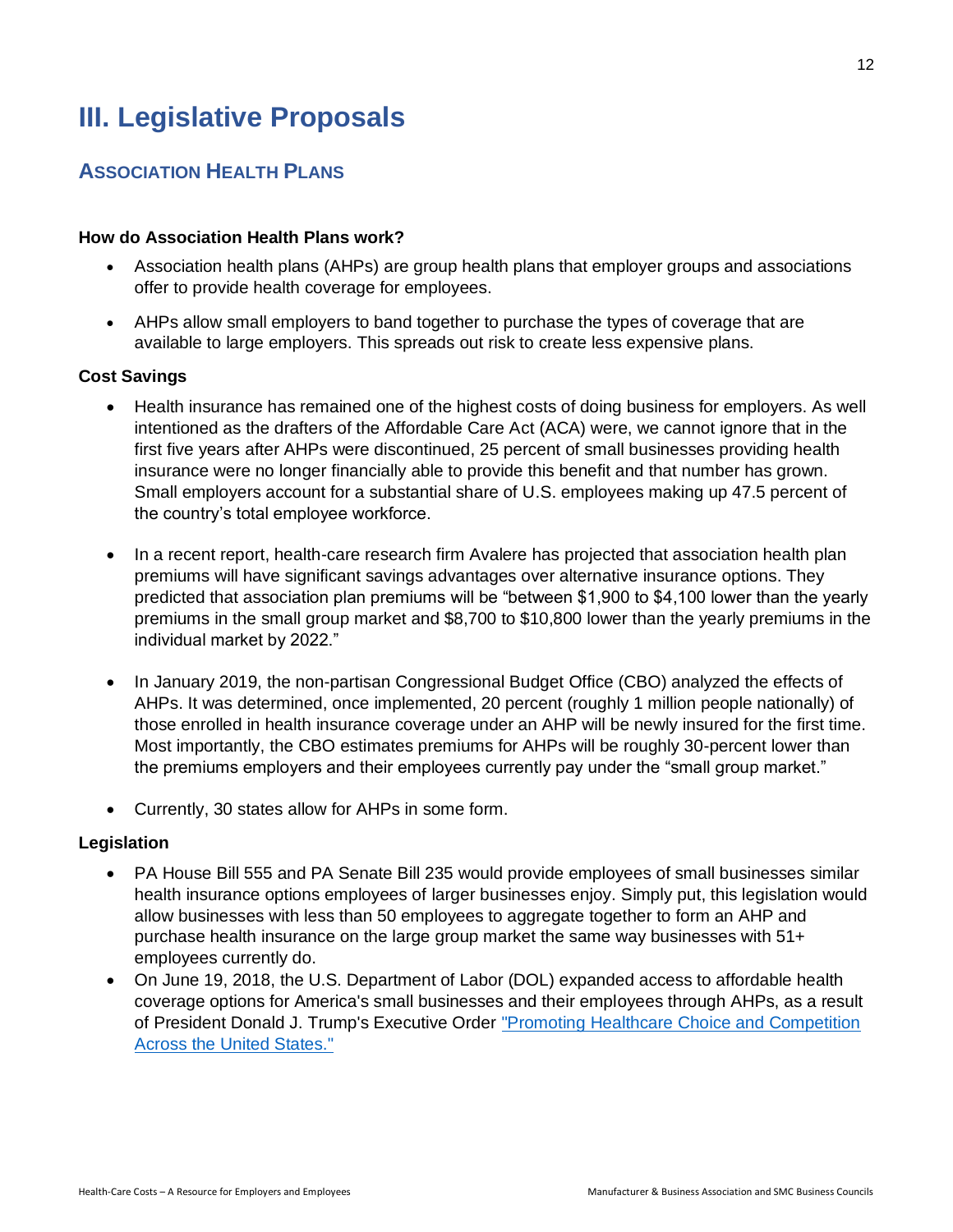# **IV. Good to Know**

## **END-OF-LIFE CARE**

"No one wants to die. But the truth is everyone's life will someday come to an end. It's important to think about what you want, and what you want to avoid."

*— [www.closure.org,](http://www.closure.org/) The Jewish Healthcare Foundation, Pittsburgh, Pennsylvania*

## **What is End-of-Life Care?**

End-of-life is the care given when someone is approaching the end of life due to life-limiting illness. Quality care at the end of life addresses a patient's physical comfort, daily care, and emotional and spiritual needs. The goal is to control pain and other symptoms so the patient can be as comfortable as possible.

End-of-life care includes both hospice and non-hospice palliative care.

- **Palliative care** is called end-of-life care even though it can be offered to people still seeking a cure or recovery, specifically because treatment can negatively impact quality of life. Palliative care works to alleviate pain and manage the obstacles to a good quality of life while the patient is undergoing treatment for a serious illness, chemotherapy, surgery or treatment in an intensive care unit (ICU).
- **Hospice care** is for someone who has decided they are no longer seeking a cure. Hospice provides a way to monitor and address the entire spectrum of end-of-life care needs and helps coordinate professional and family caregiving. It can be provided in a variety of settings: the patient's home, assisted-living residences, nursing homes, hospitals and hospice-care facilities.

## **Making decisions**

A palliative and hospice care team can help the patient establish treatment goals and provide guidance through important decisions. The decision-making is intended to honor the wishes of the patient, optimize his or her quality of life and support the family. Some of the harder decisions may include:

- When and if to discontinue disease treatment.
- When to remove life-support machines, such as ventilators and dialysis machines; and
- Where to receive hospice care.

Studies demonstrate that this person-centered approach improves care and the quality of people's lives in their last days.

> — *Adapted from the Mayo Clinic*, <https://www.mayoclinic.org/healthy-lifestyle/end-of-life/in-depth/cancer/art-20047600>

## **Decision making can be troublesome.**

When a loved one is the near end of life it can be difficult to make decisions in the patient's best interest. It is difficult to grasp the impending death. The pull would be to decide what the family wants but they may not agree and ultimately it may not be what the patient wants. This can result in over-treatment or under-treatment because family members may differ over the main goal. Is it to keep the patient alive, no matter what it takes, or is the quality of life at that time more important?

There are other more complicated instances when the patient is no longer able to make decisions or have any input.

Fortunately, there are legal documents that can help people make decisions in advance to avoid such problems. See the next section **Pennsylvania Advance Health Care Directives and Power of Attorney.**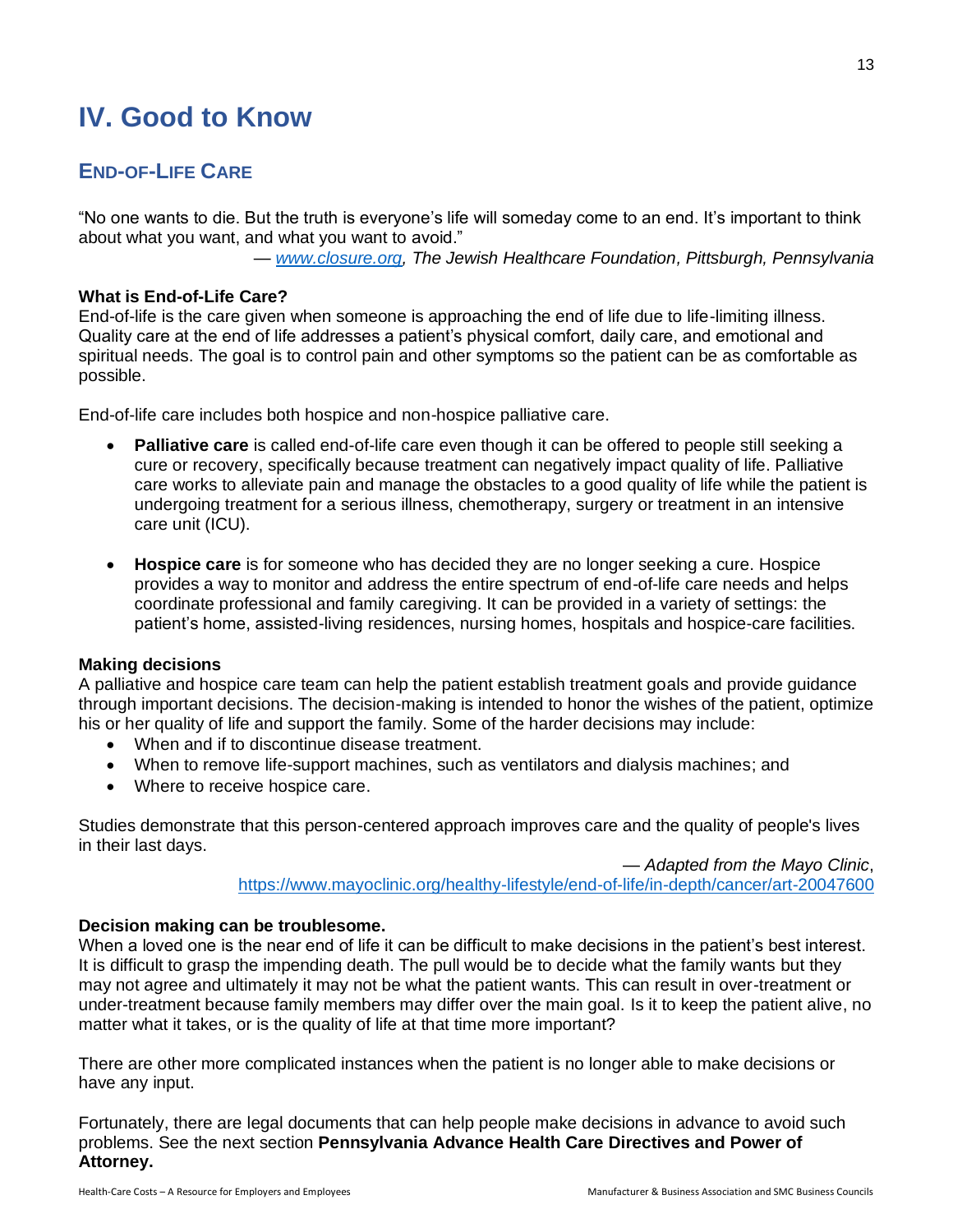There are also organizations such as the Jewish Healthcare Foundation that provide resources and education.

"Closure is an education, planning and outreach effort, developed by the Jewish Healthcare Foundation, focused on end-of-life care. Its goal is to redefine quality care for people with life-threatening illness by raising expectations and empowering them to seek a different health-care experience — one that aligns with their values, beliefs and wishes, as well as their health status."

*—* [www.closure.org](http://www.closure.org/)

"Closure helps consumers and healthcare professionals with easy-to-access, simple-to-understand information and resources to make informed decisions about end-of-life care…

**Closure has two key components:** Closure Community Conversations, which are designed to launch discussions about end-of-life issues within a neighborhood, and Closure 101, a curriculum of lessons developed to educate consumers and healthcare professionals about end-of-life issues and options. Both can make more informed decisions about end-of-life care through a curriculum of educational lessons dealing with an array of complex end-of-life issues including important questions to ask your doctor, advance planning and the Medicare Hospice Benefit… .

Closure is not going to make talking about death any easier. Nothing can do that. But their resources and tools will make the process of determining what's wanted at end-of-life less difficult and confusing."

## **PENNSYLVANIA ADVANCE HEALTH CARE DIRECTIVES AND POWER OF ATTORNEY**

## **What is an Advance Health Care Directive and why should you have it?**

An advance health care directive, also known as living will, personal directive, advance directive, medical directive or advance decision, is a legal document in which a person makes provision for health care decisions in the event that, in the future, he/she becomes unable to make those decisions.

#### **What happens if you do not have an Advance Health Care Directive?**

Generally, the medical professionals and healthcare facilities will do everything in their power to extend life regardless of whether you would want those extraordinary measures taken or if they are even reasonable. This could add additional pain, suffering and a severely reduced quality of life.

#### **What is a Health Care Power of Attorney and why should you have one?**

You, the principal, who issues the power, can name your health-care agent and document your preferences. Usually the health-care agent is someone close to you, the principal, such as your spouse or a close relative. The goal is to deliver the security of knowing that someone you trust will handle medical decisions when you are no longer able to communicate. They make the medical decisions for you.

## **What happens if you do not have a Health-Care Power of Attorney?**

The problem arises when you are no longer able to make your own decisions and no one else has been designated by you to deal with those issues. That leaves the decisions in the hands of the medical professionals and health-care facilities who as stated above will do everything in their power to extend life regardless of whether you would want those extraordinary measures taken or if they are even reasonable.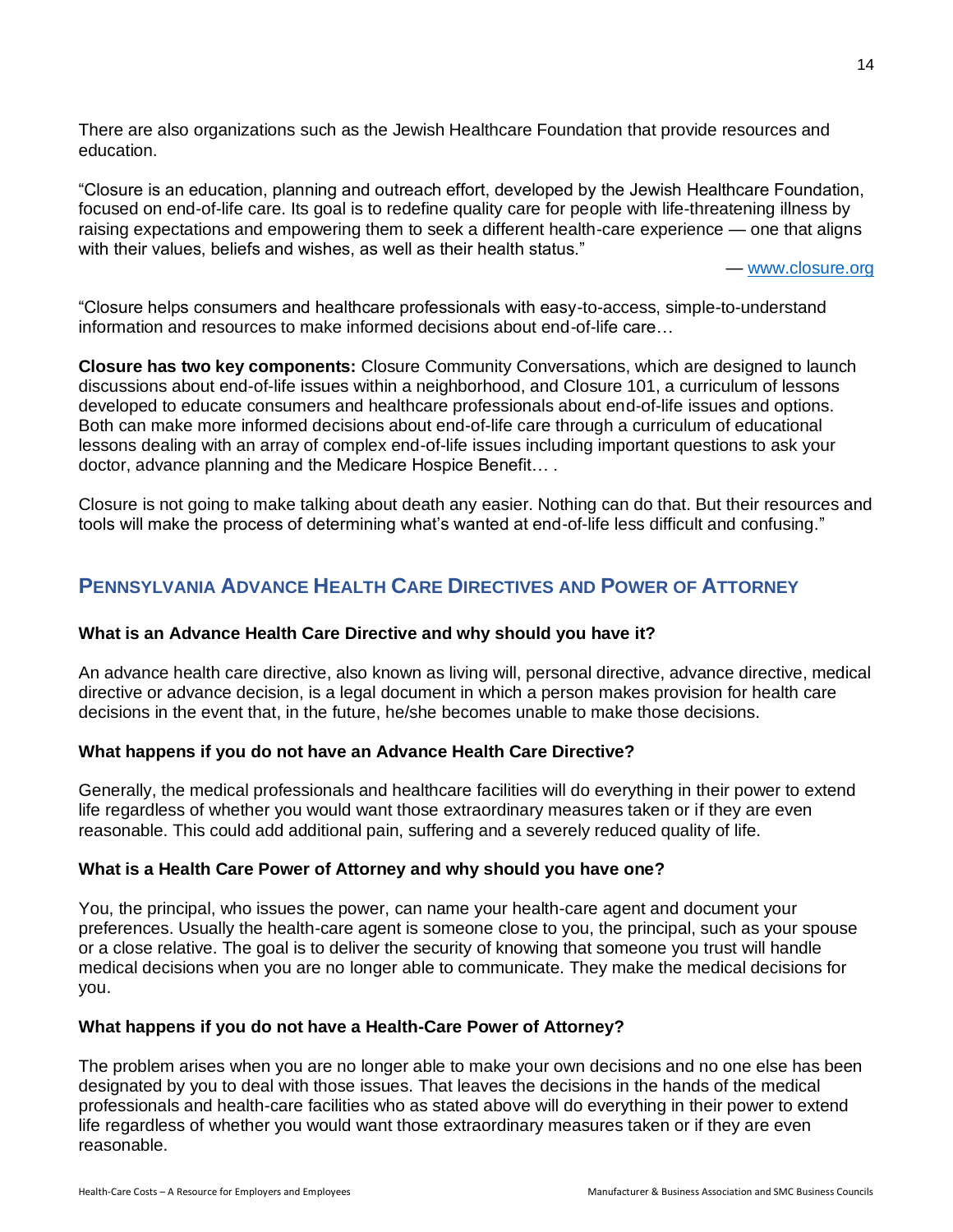## **Where can these documents be found?**

- [https://www.upmc.com/-/media/upmc/patients-visitors/patient-info/advance](https://www.upmc.com/-/media/upmc/patients-visitors/patient-info/advance-directives/documents/pa-advanced-directive.pdf)[directives/documents/pa-advanced-directive.pdf](https://www.upmc.com/-/media/upmc/patients-visitors/patient-info/advance-directives/documents/pa-advanced-directive.pdf) by UPMC
- <https://www.acba.org/portals/1/pdf/LivingWillPowerofAttorney.pdf> Allegheny County Bar Association or similar organization
- Search the internet for "health care power of attorney"
- Your lawyer

## **ISSUE: SINGLE PAYER OR MEDICARE-FOR-ALL**

## *MYTH # 1 – Health care is better in other countries that have universal coverage or single payer.*

**FACT:** It is easy to cherry pick a few specifics that may show other countries having better health care, but you need to also look at the following:

- Most health-care technology and specialty pharmaceuticals are developed in the United States. These do not become available in some countries for many months, or years, after being available in the United States. Will future advancements be lost or delayed as corporate incentives disappear?
- Wait times are real in most single-payer countries (primary, specialists, surgeries, MRI, etc.) and would not be acceptable in the United States. According to the Fraser Institute, the median wait time for orthopedic surgery in Canada is about 39 weeks. *— "Waiting Your Turn: Wait Times for Health Care in Canada," 2019 Report, The Fraser Institute*

## *MYTH # 2 – Health care is cheaper in other countries that have universal coverage or single payer.*

**FACT:** How do you compare the cost of health care? Do you consider the premiums, copays, coinsurance and taxes? What about malpractice?

- Universal coverage will require taxes to increase to pay for the care.
- Costs will increase as utilization increases (no "skin in the game" to prevent this) this will result in higher taxes or rationing of care.
- Malpractice in other countries is far different than in the United States.
	- $\circ$  Awards in Canada are capped at around \$350,000 and around \$400,000 in the United Kingdom. In the United States, we see Powerball-sized awards.
	- $\circ$  Judges often hear the cases versus juries (less emotion).
	- $\circ$  The loser of a case often must pay the legal fees of the winner (discourages frivolous suits).
	- $\circ$  Reduces the number of "unnecessary" tests that are requested more as defensive medicine.
- Rationing of care is real and is a result of costs exceeding the budget established for healthcare.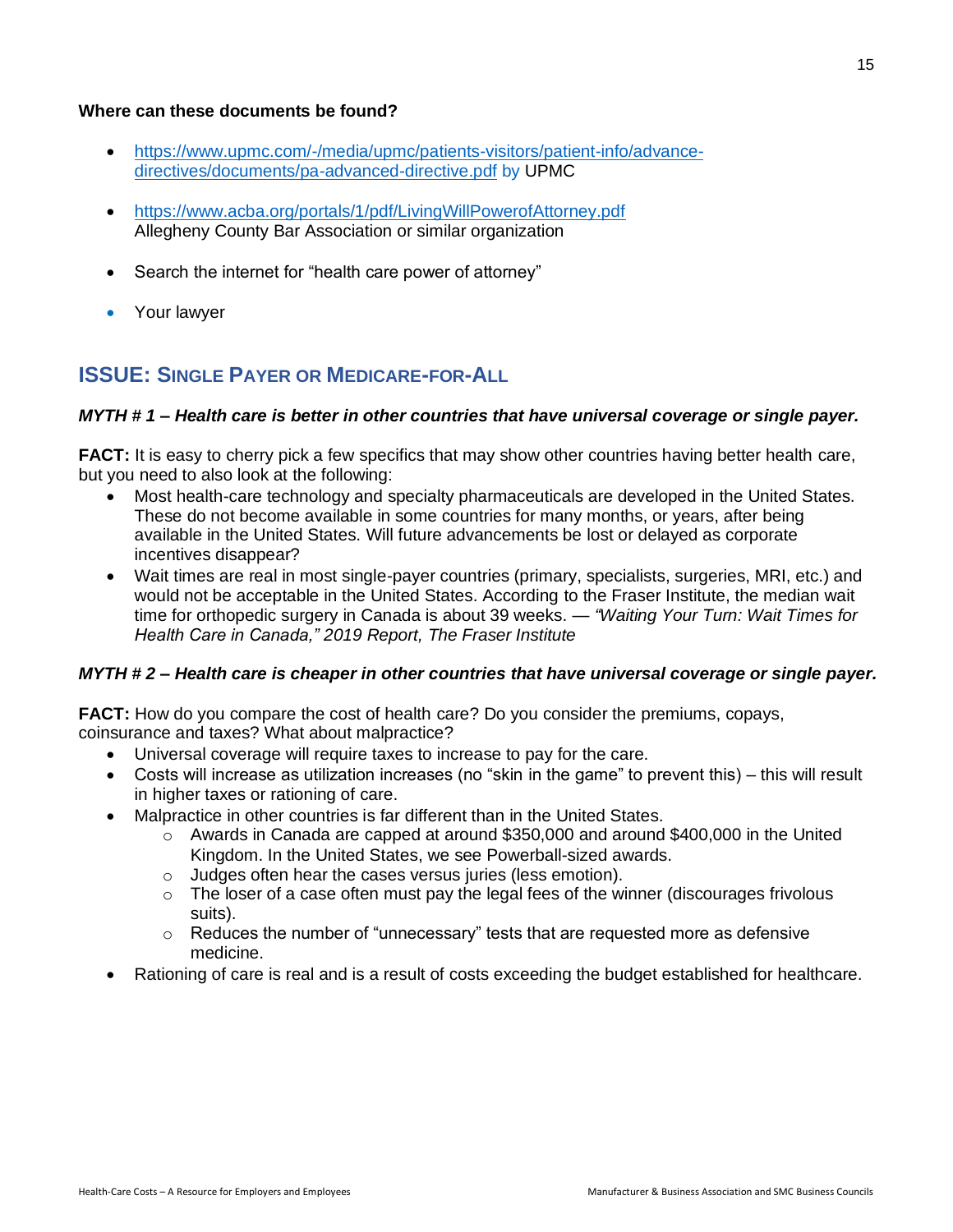## **POINTS TO CONSIDER:**

- Many doctors would decide to retire instead of conforming to a new system.
- Many small hospitals would close or become clinics due to funding cuts.
- There would become fewer choices in coverage levels or where you seek care.
- **IT WILL NOT CHANGE THE HUMAN LIFESTYLE!**
- **IT WILL NOT LOWER THE COST OF HEALTH CARE!**

**FACT:** In 2010, Danny Williams was the premier of Canada's easternmost Province of Newfoundland. He needed heart valve surgery but could not get it in Newfoundland. Guess where he went for his care? Not in Canada under the Canadian health system. Instead, he chose to get care at **Mt. Sinai Medical Center in Miami, Florida**. This is a powerful message regarding the Canadian health system, and how it compares to care in the United States. In 2019, Mick Jagger had heart valve surgery in the United States. Why not in the U.K. if their health care is better?

## Read more at

[https://www.usnews.com/news/best-countries/articles/2016-08-03/canadians-increasingly-come-to-us](https://www.usnews.com/news/best-countries/articles/2016-08-03/canadians-increasingly-come-to-us-for-health-care)[for-health-care](https://www.usnews.com/news/best-countries/articles/2016-08-03/canadians-increasingly-come-to-us-for-health-care)

Some small employers are leaning toward Medicare-for-All as they feel it will place them on an equal playing field with other employers as far as their health-care costs. However, they do not fully understand the over-all impact that would result from this.

## **ALTERNATIVE, COMPLEMENTARY AND INTEGRATIVE MEDICINE**

Alternative, complementary and integrative medicine can be used for multiple reasons and among the most important is the treatment of chronic pain.

A Center for Disease Control and Prevention (CDC) report on chronic pain estimates that it affects nearly 50 million U.S. adults. Unfortunately, the treatment for chronic pain is often opioids. Ironically, a 2018 CDC report found 67,367 drug overdose deaths occurred in the United States and synthetic opioids are the main driver of drug overdose deaths. That is why it is important to look at other solutions to chronic pain.

Alternative and complementary medicine **r**efer to treatments outside of the mainstream and are gaining acceptance. Doctors are now combining these techniques with conventional treatments. This takes advantage of evidence-based conventional and alternative medicine practices to improve health and treat illness.

**Alternative medicine** includes some forms of therapy that have been practiced for centuries such as acupuncture, homeopathy, naturopathy, Chinese or Oriental medicine. It also includes:

- **Body** *–* The body can fully focus on healing an injury/illness if by touch the other parts can be brought back to good health. Examples: chiropractic and osteopathic medicine, massage, Tai chi, and yoga.
- **Diet, herbs and supplements** *–* Dietary and herbal approaches attempt to balance the body's nutritional well-being.
- **Energy** *–* Some people believe external energies from objects etc. directly affect a person's health. Examples: electromagnetic therapy and Reiki.
- **Mind** *–*There is a strong connection between mind and body. Studies find that people heal better if they have good emotional and mental health. Examples: meditation and biofeedback.
- **Senses** *–* Some people believe that touch, sight, hearing, smell, and taste, can affect health. Examples: art, dance, music, visualization, guided visual imagery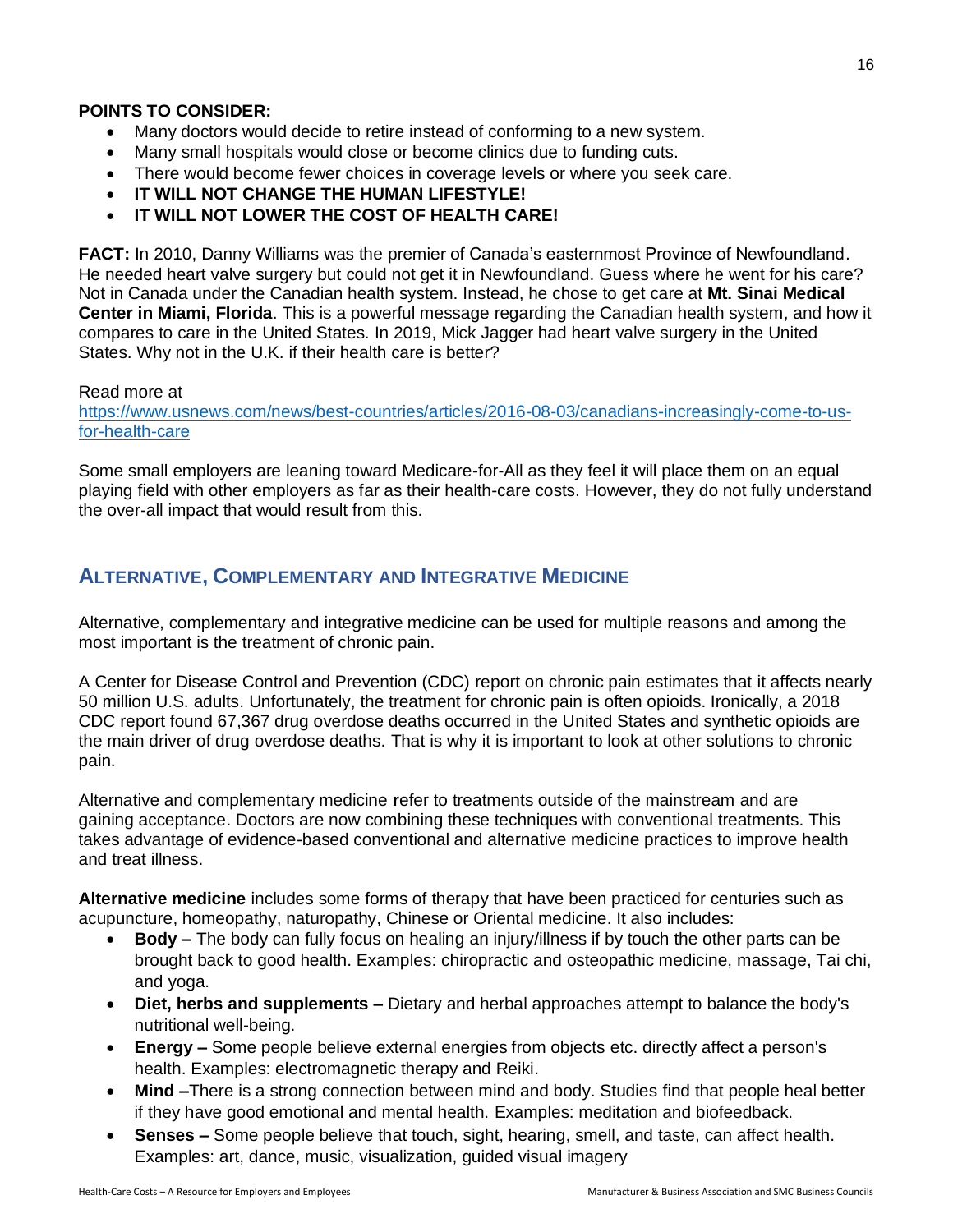**Complementary medicine** is when therapies are used along with traditional medicine. Alternative medicine is when they are used in place of traditional medicine.

**Integrative medicine** combines conventional and complementary medicine in a third step and emphasizes a holistic, patient-focused approach to health care and wellness. It can include mental, emotional, functional, spiritual, social, and community aspects and treats the whole person. Researchers are exploring the potential benefits in different situations:

- **Pain management for military personnel and veterans.**
- **Symptom relief for cancer patients and survivors.** Doctors, cancer nurses and researchers are interested in the idea that positive emotions can improve health.
- **Programs to promote healthy behaviors.** Many therapies focus on relaxation and reducing stress, which can calm emotions, relieve anxiety, and increase a sense of health and well-being.

When considering any treatment, do your own research and learn about the risks and benefits. Gather information from reliable sources and check credentials. Talk with your doctor especially if you take medications and have chronic health problems.

The **NIH National Center for Complementary and Integrated Health** conducts and supports research and provides information about complementary health products and practices.

*COVERAGE of SERVICES NOTE: Most of the options above are not covered by health insurance plans with the exceptions of limited coverage for some chiropractic and acupuncture services. Make sure you check your insurance plan's Summary of Benefits and Coverage for coverage details or call your carrier to determine level of coverage.*

## **PREVENTIVE CARE, CHRONIC DISEASES AND HEALTHINESS**

Check your insurance carrier for healthy lifestyle programs. They may have programs to encourage preventive care and wellness, provide health coaches to work with certain chronic conditions.

## **Preventive Care**

Preventive health is services that include check-ups, patient counseling and screenings to prevent illness, disease, and other health-related problems. Many of those services have no copayment, coinsurance, or deductible. The services can include:

- Blood pressure, diabetes and cholesterol tests
- Many cancer screenings, including mammograms and colonoscopies
- Counseling on such topics as smoking cessation, losing weight, eating healthfully, treating depression and reducing alcohol use
- Regular well-baby and well-child visits, from birth to age 21
- Routine vaccinations against diseases such as measles, polio or meningitis
- Counseling, screening, and vaccines to ensure healthy pregnancies
- Flu and pneumonia shots

*— U.S. Department of Health & Human Services, Preventive Care, <https://www.hhs.gov/healthcare/about-the-aca/preventive-care/index.html>*

Although no-fee preventive services are available not all take advantage of them. That along with poor health habits – unhealthiness – leads to the following staggering figures:

"According to the Center for Disease Control, six in 10 Americans live with chronic disease with soaring costs for each accounting for 75 percent of total health-care spending in the United States. Poor health habits – unhealthiness – is the root cause."

*— The Keckley Report, Time to Take Our Health Seriously? January 13, 2020*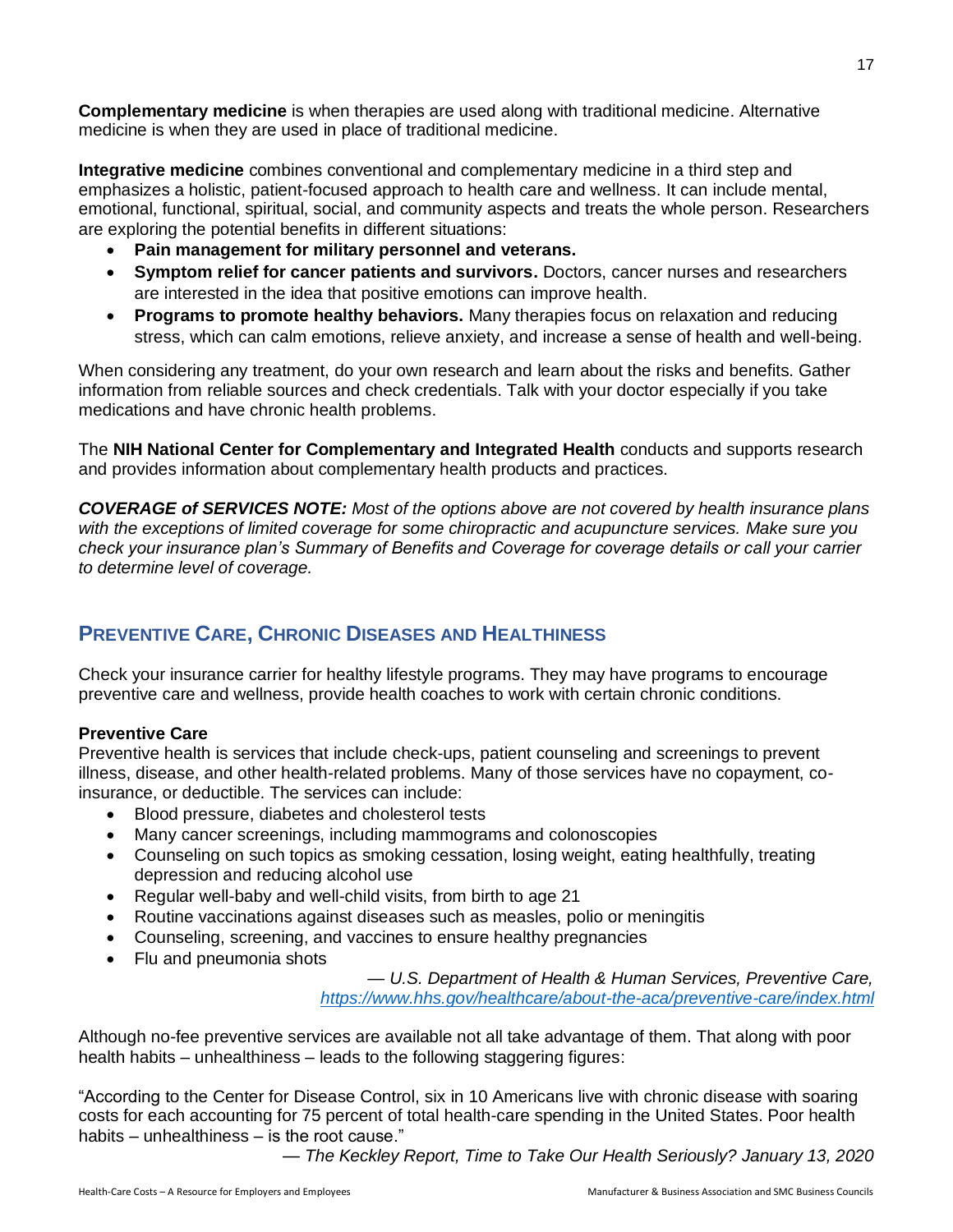## **About Chronic Disease**

Chronic diseases are defined broadly as conditions that last one year or more and require ongoing medical attention or limit activities of daily living or both. Chronic diseases such as heart disease, cancer, and diabetes are the leading causes of death and disability in the United States. They are also leading drivers of the nation's \$3.5 trillion in annual health-care costs.

— *Center for Disease Control, National Center for Chronic Disease Prevention and Health Promotion (NCCDPHP),* <https://www.cdc.gov/chronicdisease/about/index.htm>

Many chronic diseases are caused by a short list of risk behaviors:

- Tobacco use and exposure to secondhand smoke.
- Poor nutrition, including diets low in fruits and vegetables and high in sodium and saturated fats.
- Lack of physical activity.
- Excessive alcohol use.

See [https://www.hhs.gov/healthcare/about-the-aca/preventive-care/index.html.](https://www.hhs.gov/healthcare/about-the-aca/preventive-care/index.html)

## **What is healthiness?**

Paul Keckley, Ph.D. defines healthiness for us.

It's how people live their lives.

It's individual habits, daily practices and choices people make with their time and money. Some call it wellness.

At the heart of healthiness/wellness is a simple notion: it's taking care of yourself or neglecting yourself.

- Healthiness is about physical and behavioral health (i.e., anxiety, stress, and mood).
- It's about relationships, roles and surroundings at home and work that impact an individual's sense of purpose and predispose some to addictions.
- It's about mind and body in every stage of life.

Keeping people healthy and out of hospitals, emergency rooms, doctors' offices and pharmacies is good business for everyone.

Learn more here: [https://www.thehealthy.com](https://www.thehealthy.com/) for **The Healthy**: **Healthy Living with Expert-Backed Advice**. This site is dedicated to health and wellness. Get real, expert-backed advice for your most important health questions and problems. It includes advice for your mind and body, including tips about self-care, nutrition, exercise, and happier relationships, as well as how to deal with common conditions and health challenges.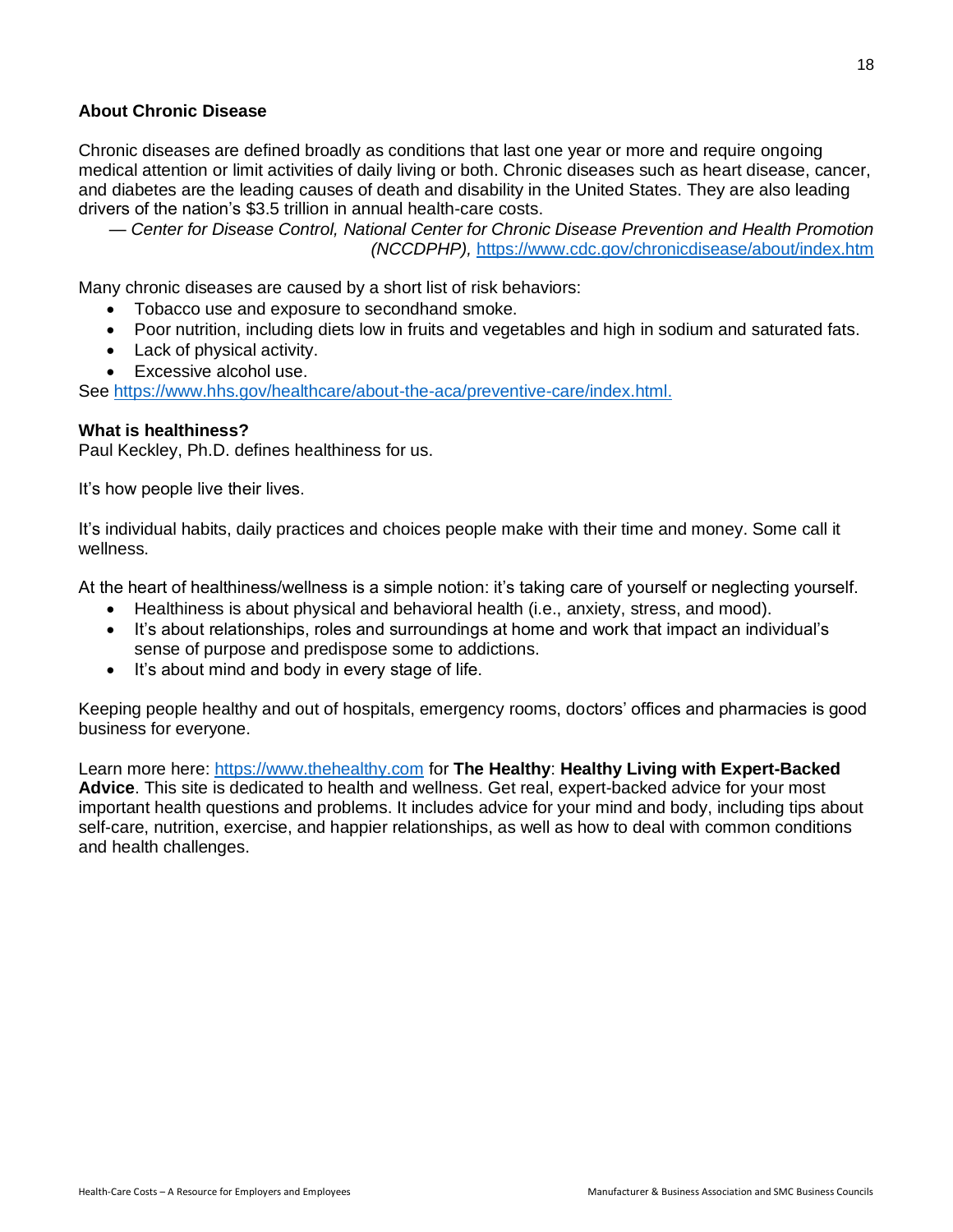# **V. The Future**

## **EMERGING TECHNOLOGIES & INNOVATION**

## **How can data and emerging technologies be used to improve the health-care system and cut health-care costs?**

To contain costs and improve results we need the tools of the information age and new health technologies. They can be utilized to reduce cost and enhance the quality of care and access. They can replace hospital stays with the monitoring and management of patients in their own homes. Smart phones and watches with sensors can monitor all vital signs. Having data available along with the ability to communicate enables many new kinds of interventions. Professionals can assess the patient users and determine where they need the most help. One of the most promising of the new technologies is artificial intelligence.

## **What is Artificial Intelligence (AI)?**

AI is the ability of a computer program or a machine to think, learn and grow smarter. They work on their own without being encoded with commands. Computer systems can perform tasks that normally require human intelligence, such as visual perception, speech recognition, decision-making, and language translation.

AI can reduce preventable medical episodes in several ways:

- Automate reminders and help patients take medication within a specific timeframe.
- Identify people at high risk AI can discover those in need of medical intervention and trigger medical staff alerts to create custom care plans.
- Deliver personalized dosage recommendations AI uses data based on each patient's unique body chemistry and associated environmental factors.

## **Pain Management:**

What is a (transcutaneous electrical nerve stimulation) TENS device?

A (TENS) unit is a device that sends small electrical currents through the skin to target body parts. These currents relieve pain. Some TENS units are designed for use in a health-care facility while others are for home use. Quell brand wearable TENS technology is calibrated to the patient's body and can be personalized to their therapy needs. It is an FDA-approved Class II medical device for symptomatic relief and management of chronic pain and available without a prescription.

## **Cardiac Rehabilitation Monitoring:**

Some organizations are using virtual cardiac rehab programs for patients. The programs combine a wearable mobile app such as a smartwatch, best practices and a care management program. The program can be done at home via remote monitoring, which makes it easier for the patient to receive the services.

Some devices track health metrics such as stress level and heart rate. Previously, this type of tracking performed by a provider was considered too cost prohibitive. This new rehab monitoring technology may cut costs in areas such as costly hospital readmissions. The average readmission cost for any diagnosis in 2016 was \$14,400, according to an article in Becker's Hospital Review.

*— "Discharge Algorithm Could Save Hospitals \$860 Per Care Episode," June 18, 2019*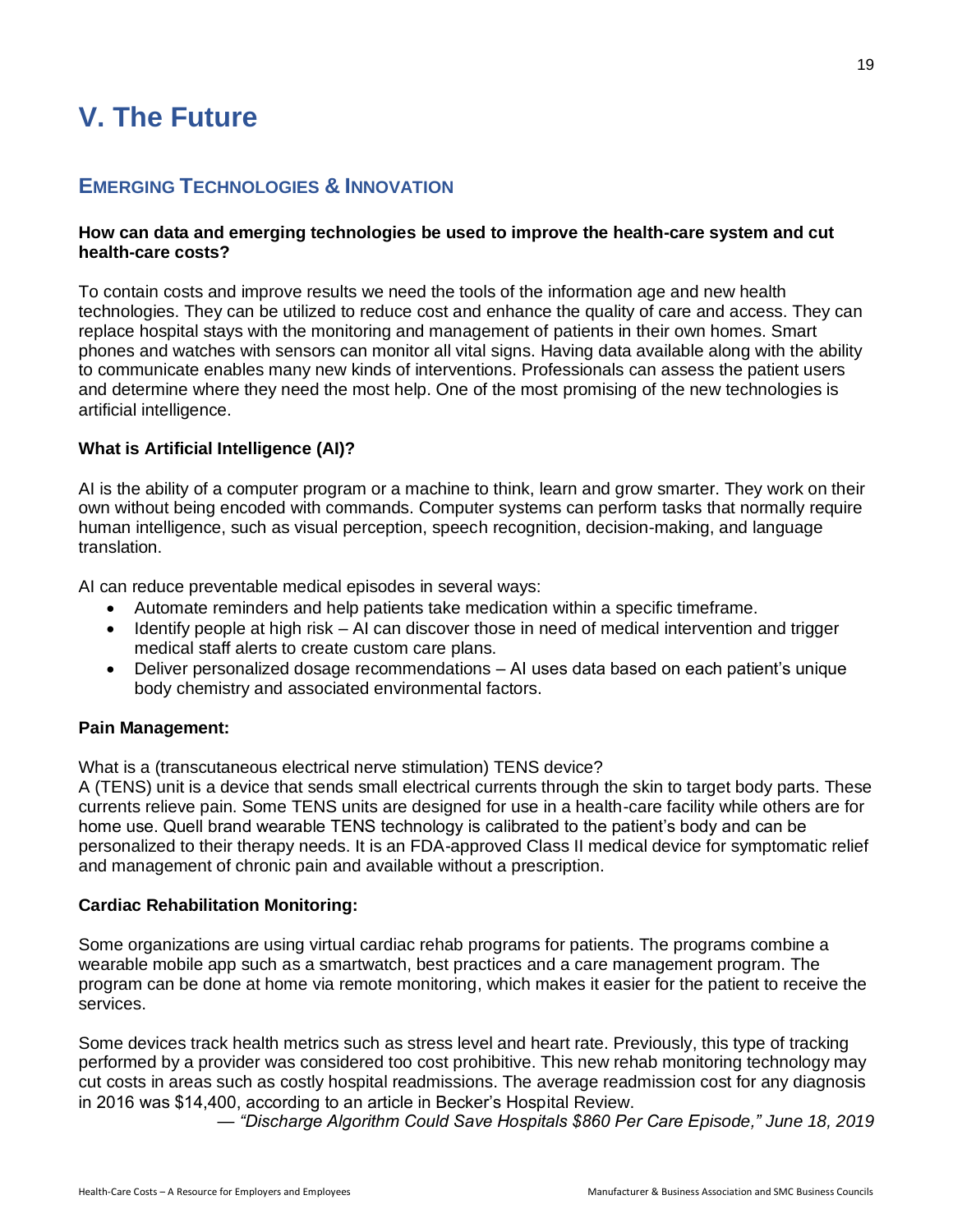## **Chronic Disease Monitoring:**

AI can be used to monitor chronic diseases such as heart disease and diabetes. Diabetics can wear a device that measures blood glucose levels, and it triggers an alert when a person needs help staying on track with medications. It can deliver a personalized recommendation for the patient. The system gathers medical data, pharmacy labs data, biometric data and combines them into a dashboard that is accessible through an online interface. The ability to carefully monitor chronic diseases lowers overall costs.

## **THE JOB CREATORS NETWORK (JCN) PERSONAL HEALTH MANAGEMENT ACCOUNTS**

The Job Creators Network Foundation, [https://www.healthcareforyou.com/policy-guide/,](https://www.healthcareforyou.com/policy-guide/) developed a framework for health-care reform using Personal Health Management Accounts (PHMAs). PHMAs will do the following:

## **I. Protect those with pre-existing conditions.**

- Employees with PHMAs can buy their own health insurance with tax-free dollars and will not have a lapse in coverage when changing jobs. This addresses some of the problems of continuing coverage for those with pre-existing conditions with a job change.
- Gives states the authority to regulate and create an insurance market to drive down costs for most patients. States can create guaranteed coverage pools to protect patients with pre-existing conditions.

## **II. Lower drug prices.**

- Now \$250 billion/year goes to pharmacy benefit managers (PBMs). Instead, money should be returned to patients to lower their costs for drugs and medical devices.
- Repeal the legislation that exempts PBMs from penalty for violating federal anti-kickback law.
- Many recent increases in drug list prices are due to rising rebates.

## **III. Lower insurance premiums through increased choice and price transparency.**

- Current regulations prevent short-term and association health plans while Essential Health Benefits drive up costs.
- When an industry has choice and competition there are lower prices and more innovations.
- Allow states to create an insurance market where individuals can purchase what they need from a catastrophic plan to a "Cadillac" plan. This will generate choice and competition and drive costs down.

## **IV. PHMAs give patients more control over their health-care dollars.**

- Increase the maximum tax-free dollar contribution employers can contribute directly to employees' PHMAs will remove business owners from the insurance business. PHMA plans are portable so employees take it with them from job to job.
- Employees can use pre-tax dollars to pay for health care and save for future health care. This gives them the same tax benefits enjoyed by corporations.
- Now only employees with certain types of high-deductible plans can have health savings accounts. The employees' option to have a PHMA should be available no matter what insurance plan they have.

## **V. Put patients in charge by removing barriers that separate them from their doctors.**

• Electronic Health Record regulations reguire doctors to spend about 50 percent of their time on paperwork instead of patient care. This data is used to monitor both patient and physician behavior.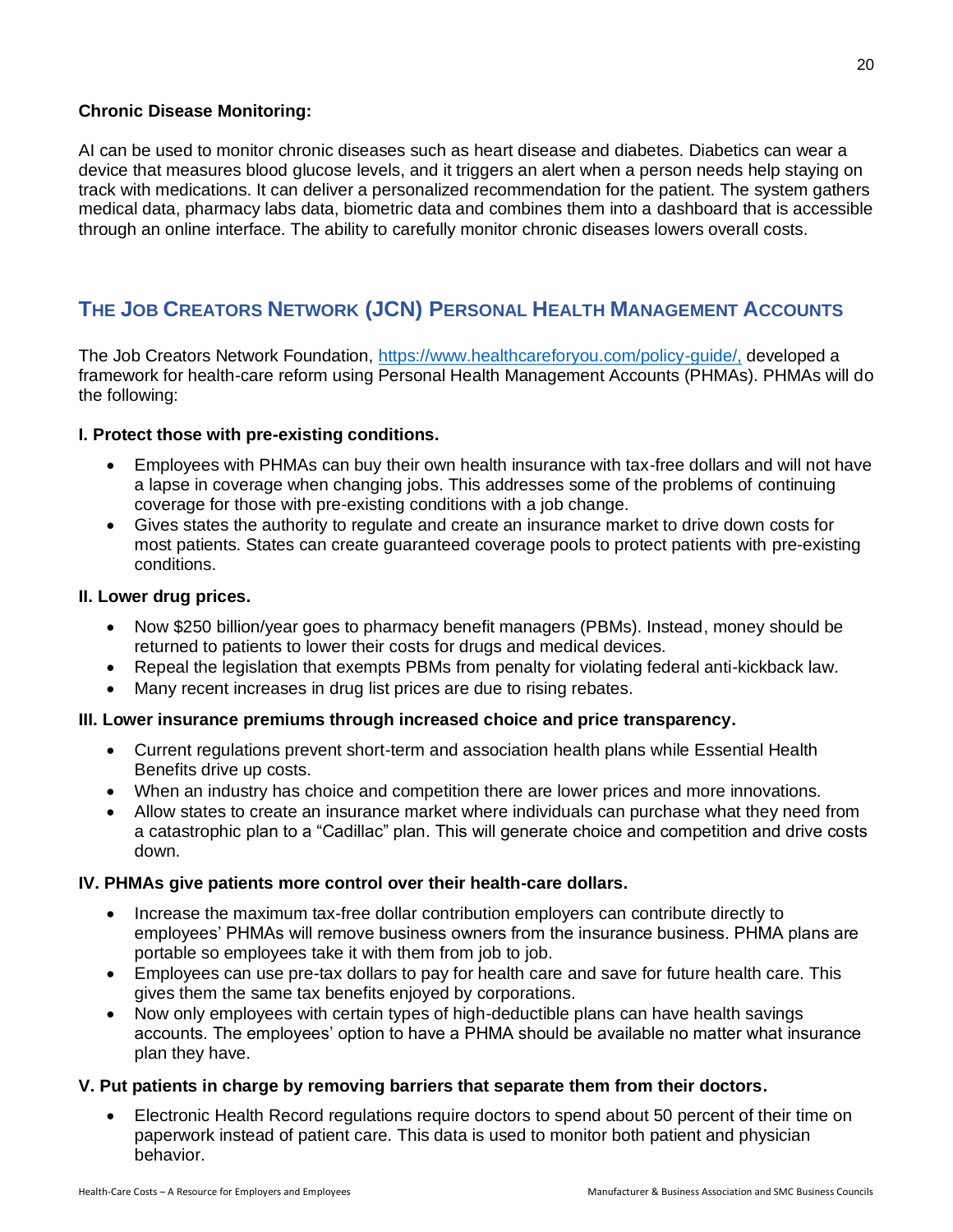• Regulations are driving physicians out of private practice. Fifty-three percent of doctors are now employed by hospitals. They are beholden to their employer rather than the patient.

## **VI. Expand Direct Medical Care to increase choices and lower costs.**

- Using PHMAs will give patients greater access to Direct Medical Care that offers families all their primary medical care needs for one low, monthly membership fee with no insurance or middlemen.
- Patients can get access to their regular doctors at any time through call, text or telemedicine.
- For medical expenses such as surgical centers, labs and imaging, Direct Medical Care means transparent cash prices. This allows patients to price shop, lowering costs.
- Cash prices are often cheaper than what insurers can offer.

## **VII. Reduce defensive medicine to remove costs from the system.**

- Physicians often order every conceivable test to protect themselves against possible lawsuits increasing costs by tens of thousands of dollars without necessarily raising the quality of care.
- Limiting physicians' malpractice exposure will control these costs, resulting in lower costs for patients.